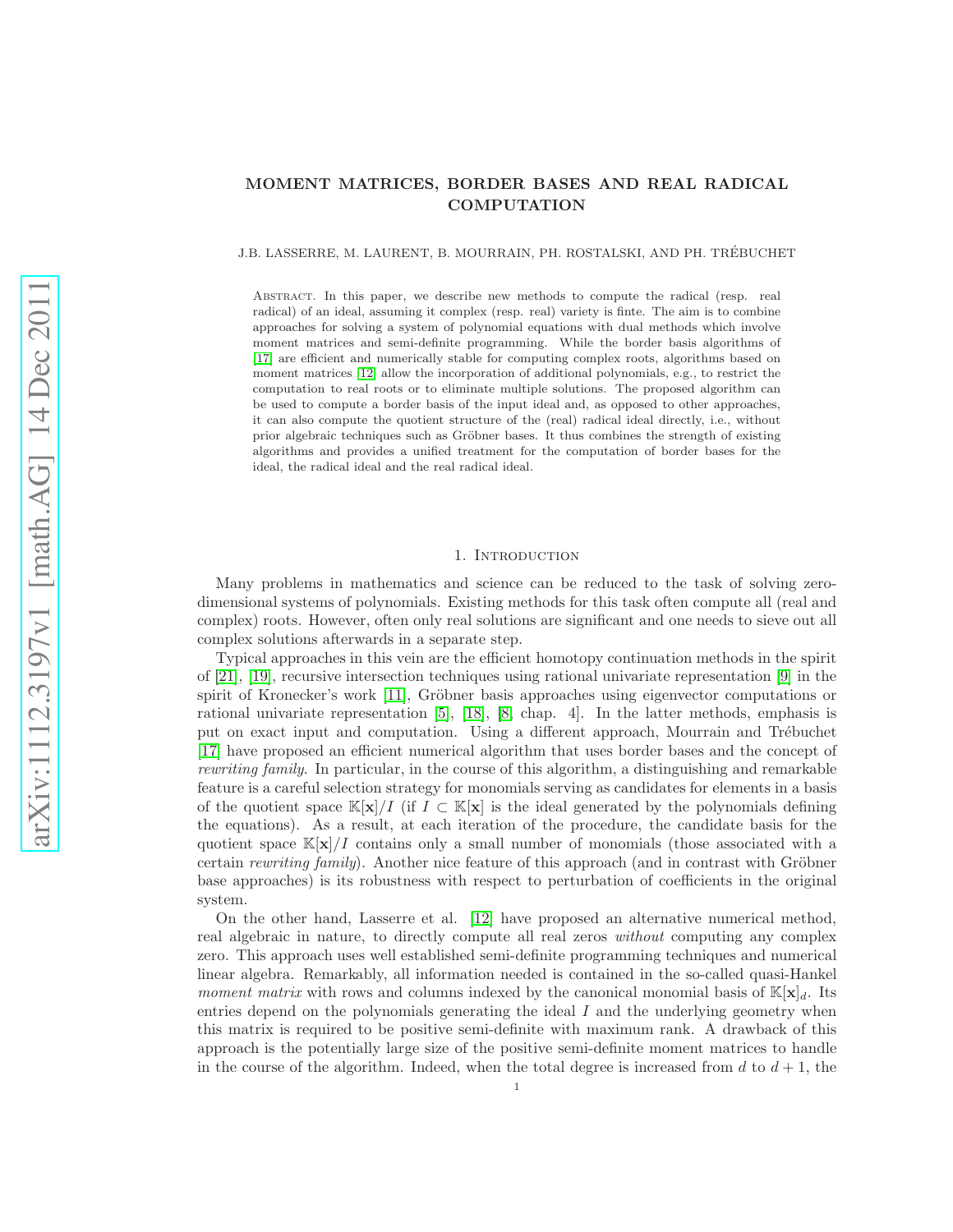new moment matrix to consider has its rows and columns indexed by the canonical (monomial) basis of  $\mathbb{K}[\mathbf{x}]_{d+1}$ .

The goal of this paper is to combine a main feature of the border basis algorithm of [\[17\]](#page-20-0) (namely its careful selection of monomials, considered as candidates in a basis of the quotient space  $\mathbb{K}[\mathbf{x}]/I$  with the semi-definite approach of [\[12\]](#page-20-1) for computing real zeros and an approach for computing the radical ideal inspired by [\[10\]](#page-20-9).

The main contribution of this paper is to describe a new algorithm which incorporates in the border basis algorithm the positive semi-definiteness constraint of the moment matrix, which are much easier to handle than the relaxation method of [\[12\]](#page-20-1). We show the termination of the computation in the case where the real radical is zero-dimensional (even in cases where the ideal is not zero-dimensional). A variant of the approach is also proposed, which yields a new algorithm to compute the (complex) radical for zero-dimensional ideals.

In this new algorithm, the rows and columns involved in the semi-definite programming problem are associated with the family of monomials (candidates for being in a basis of the quotient space) and its border, i.e., a subset of monomials much smaller than the canonical (monomial) basis of  $\mathbb{R}[\mathbf{x}]_d$  considered in [\[12\]](#page-20-1). As a result, the (crucial) positive semi-definiteness constraint is much easier to handle and solving problem instances of size much larger than those in [\[12\]](#page-20-1) can now be envisioned. A preliminary implementation of this new algorithm validate experimentally these improvements on few benchmarks problems.

The approach differs from previous techniques such as [\[1\]](#page-19-0) which involve complex radical computation and factorisation or reduction to univariate polynomials, in that the new polynomials needed to describe the real radical are computed directly from the input polynomials, using SDP techniques.

The paper is organized as follows. Section [2](#page-1-0) recalls the ingredients and properties involved in the algebraic computation. Section [3](#page-6-0) describes duality tools and Hankel operators involved in the computation of (real) radical of ideals. In Section [4,](#page-10-0) we analyse the properties of the truncated Hankel operators. In section [5,](#page-12-0) we describe the real radical and radical algorithms and prove their correctness in section [6.](#page-15-0) Finally, Section [7](#page-17-0) contains some illustrative examples and experimentation results of a preliminary implementation.

#### 2. Polynomials, dual space and quotient algebra

<span id="page-1-0"></span>In this section, we set our notation and recall the eigenvalue techniques for solving polynomial equations and the border basis method. These results will be used for showing the termination of the radical border basis algorithm.

2.1. Ideals and varieties. Let  $\mathbb{K}[x]$  be the set of the polynomials in the variables  $x =$  $(x_1,\ldots,x_n)$  $(x_1,\ldots,x_n)$  $(x_1,\ldots,x_n)$ , with coefficients in the field K. Hereafter, we will choose<sup>1</sup> K = R or C. Let  $\overline{\mathbb{K}}$  denotes the algebraic closure of  $\mathbb{K}$ . For  $\alpha \in \mathbb{N}^n$ ,  $\mathbf{x}^{\alpha} = x_1^{\alpha_1} \cdots x_n^{\alpha_n}$  is the monomial with exponent  $\alpha$  and degree  $|\alpha| = \sum_i \alpha_i$ . The set of all monomials in **x** is denoted  $\mathcal{M} = \mathcal{M}(\mathbf{x})$ . We say that  $\mathbf{x}^{\alpha} \leq \mathbf{x}^{\beta}$  if  $\mathbf{x}^{\alpha}$  divides  $\mathbf{x}^{\beta}$ , i.e., if  $\alpha \leq \beta$  coordinate-wise. For a polynomial  $f = \sum_{\alpha} f_{\alpha} \mathbf{x}^{\alpha}$ , its support is supp $(f) := \{ \mathbf{x}^{\alpha} \mid f_{\alpha} \neq 0 \}$ , the set of monomials occurring with a nonzero coefficient in f.

For  $t \in \mathbb{N}$  and  $S \subseteq \mathbb{K}[\mathbf{x}]$ , we introduce the following sets:

- $S_t$  is the set of elements of S of degree  $\leq t$ ,
- $S_{[t]}$  is the set of element of S of degree exactly t,
- $\langle S \rangle = \left\{ \sum_{f \in S} \lambda_f f \mid f \in S, \lambda_f \in \mathbb{K} \right\}$  is the linear span of S,
- $(S) = \left\{ \sum_{f \in S} p_f f \mid p_f \in \mathbb{K}[\mathbf{x}], f \in S \right\}$  is the ideal in  $\mathbb{K}[\mathbf{x}]$  generated by S,

<span id="page-1-1"></span><sup>&</sup>lt;sup>1</sup>For notational simplicity, we will consider only these two fields in this paper, but  $\mathbb R$  and  $\mathbb C$  can be replaced respectively by any real closed field and any field containing its algebraic closure)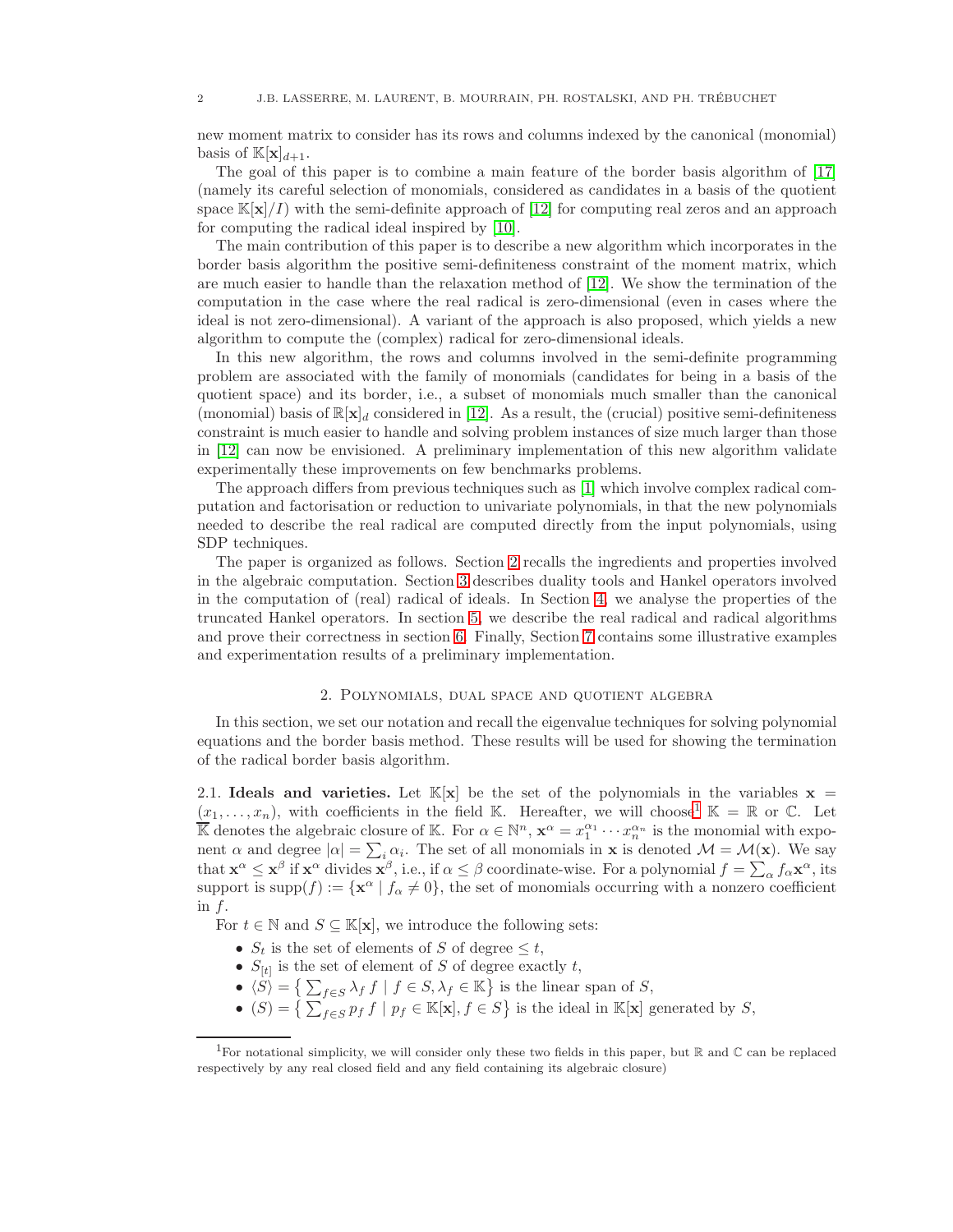- $\langle S | t \rangle = \left\{ \sum_{f \in S_t} p_f f \mid p_f \in \mathbb{K}[\mathbf{x}]_{t-\deg(f)} \right\}$  is the vector space spanned by  $\{ \mathbf{x}^{\alpha} f \mid f \in$  $S_t, |\alpha| \leq t - \deg(f) \},$
- $S^+ := S \cup x_1 S \cup ... \cup x_n S$  is the prolongation of S by one degree,
- $\partial S := S^+ \setminus S$  is the border of S,
- $\bullet$   $S^{[t]} := S^{t \text{ times}}$  is the result of applying t times the prolongation operator '<sup>+</sup>' on S, with  $S^{[1]} = S^{+}$  and, by convention,  $S^{[0]} = S$ .

Therefore,  $S_t = S \cap \mathbb{K}[\mathbf{x}]_t$ ,  $S_{[t]} = S \cap \mathbb{K}[\mathbf{x}]_{[t]}$ ,  $S^{[t]} = \{x^{\alpha} f | f \in S, |\alpha| \le t\}$ ,  $\langle S | t \rangle \subseteq (S) \cap \mathbb{K}[\mathbf{x}]_t =$  $(S)<sub>t</sub>$ , but the inclusion may be strict.

If  $\mathcal{B} \subseteq \mathcal{M}$  contains 1 then, for any monomial  $m \in \mathcal{M}$ , there exists an integer k for which  $m \in \mathcal{B}^{[k]}$ . The B-index of m, denoted by  $\delta_{\mathcal{B}}(m)$ , is defined as the smallest integer k for which  $m \in \mathcal{B}^{[k]}$ .

A set of monomials B is said to be *connected to* 1 if  $1 \in \mathcal{B}$  and for every monomial  $m \neq 1$  in  $\mathcal{B}, m = x_{i_0} m'$  for some  $i_0 \in [1, n]$  and  $m' \in \mathcal{B}$ .

Given a vector space  $E \subseteq \mathbb{K}[\mathbf{x}]$ , its prolongation  $E^+ := E + x_1E + \ldots + x_nE$  is again a vector space.

The vector space E is said to be *connected to 1* if  $1 \in E$  and any non-constant polynomial  $p \in E$  can be written as  $p = p_0 + \sum_{i=1}^n x_i p_i$  for some polynomials  $p_0, p_i \in E$  with  $\deg(p_0) \le$  $deg(p_i) \leq deg(p_i) - 1$  for  $i \in [1, n]$ . Obviously, E is connected to 1 when  $E = \langle C \rangle$  for some monomial set  $\mathcal{C} \subseteq \mathcal{M}$  which is connected to 1. Moreover,  $E^+ = \langle \mathcal{C}^+ \rangle$  if  $E = \langle \mathcal{C} \rangle$ .

Given an ideal  $I \subseteq \mathbb{K}[\mathbf{x}]$  and a field  $\mathbb{L} \supseteq \mathbb{K}$ , we denote by

$$
V_{\mathbb{L}}(I) := \{ x \in \mathbb{L}^n \mid f(x) = 0 \,\,\forall f \in I \}
$$

its associated variety in  $\mathbb{L}^n$ . By convention  $V(I) = V_{\mathbb{K}}(I)$ . For a set  $V \subseteq \mathbb{K}^n$ , we define its vanishing ideal

$$
I(V) := \{ f \in \mathbb{K}[\mathbf{x}] \mid f(v) = 0 \,\,\forall v \in V \}.
$$

Furthermore, we denote by

$$
\sqrt{I} := \{ f \in \mathbb{K}[\mathbf{x}] \mid f^m \in I \text{ for some } m \in \mathbb{N} \setminus \{0\} \}
$$

the radical of I.

For  $\mathbb{K} = \mathbb{R}$ , we have  $V(I) = V_{\mathbb{C}}(I)$ , but one may also be interested in the subset of real solutions, namely the real variety  $V_{\mathbb{R}}(I) = V(I) \cap \mathbb{R}^n$ . The corresponding vanishing ideal is  $I(V_{\mathbb{R}}(I))$  and the *real radical ideal* is

$$
\sqrt[\mathbb{R}]{I} := \{ p \in \mathbb{R}[\mathbf{x}] \mid p^{2m} + \sum_{j} q_j^2 \in I \text{ for some } q_j \in \mathbb{R}[\mathbf{x}], m \in \mathbb{N} \setminus \{0\} \}.
$$

Obviously,

$$
I\subseteq \sqrt{I}\subseteq I(V_{\mathbb{C}}(I)),\quad I\subseteq \sqrt[\mathbb{R}]{I}\subseteq I(V_{\mathbb{R}}(I)).
$$

An ideal I is said to be *radical* (resp., *real radical*) if  $I = \sqrt{I}$  (resp.  $I = \sqrt[T]{I}$ ). Obviously,  $I \subseteq I(V(I)) \subseteq I(V_{\mathbb{R}}(I)).$  Hence, if  $I \subseteq \mathbb{R}[\mathbf{x}]$  is real radical, then I is radical and moreover,  $V(I) = V_{\mathbb{R}}(I) \subseteq \mathbb{R}^n$  if  $|V_{\mathbb{R}}(I)| < \infty$ .

The following two famous theorems relate vanishing and radical ideals:

### Theorem 2.1.

- (i) Hilbert's Nullstellensatz (see, e.g., [\[6,](#page-20-10) §4.1])  $\sqrt{I} = I(V_{\mathbb{C}}(I))$  for an ideal  $I \subseteq \mathbb{C}[\mathbf{x}]$ .
- (ii) Real Nullstellensatz (see, e.g., [\[3,](#page-20-11) §4.1])  $\sqrt[R]{I} = I(V_{\mathbb{R}}(I))$  for an ideal  $I \subseteq \mathbb{R}[\mathbf{x}]$ .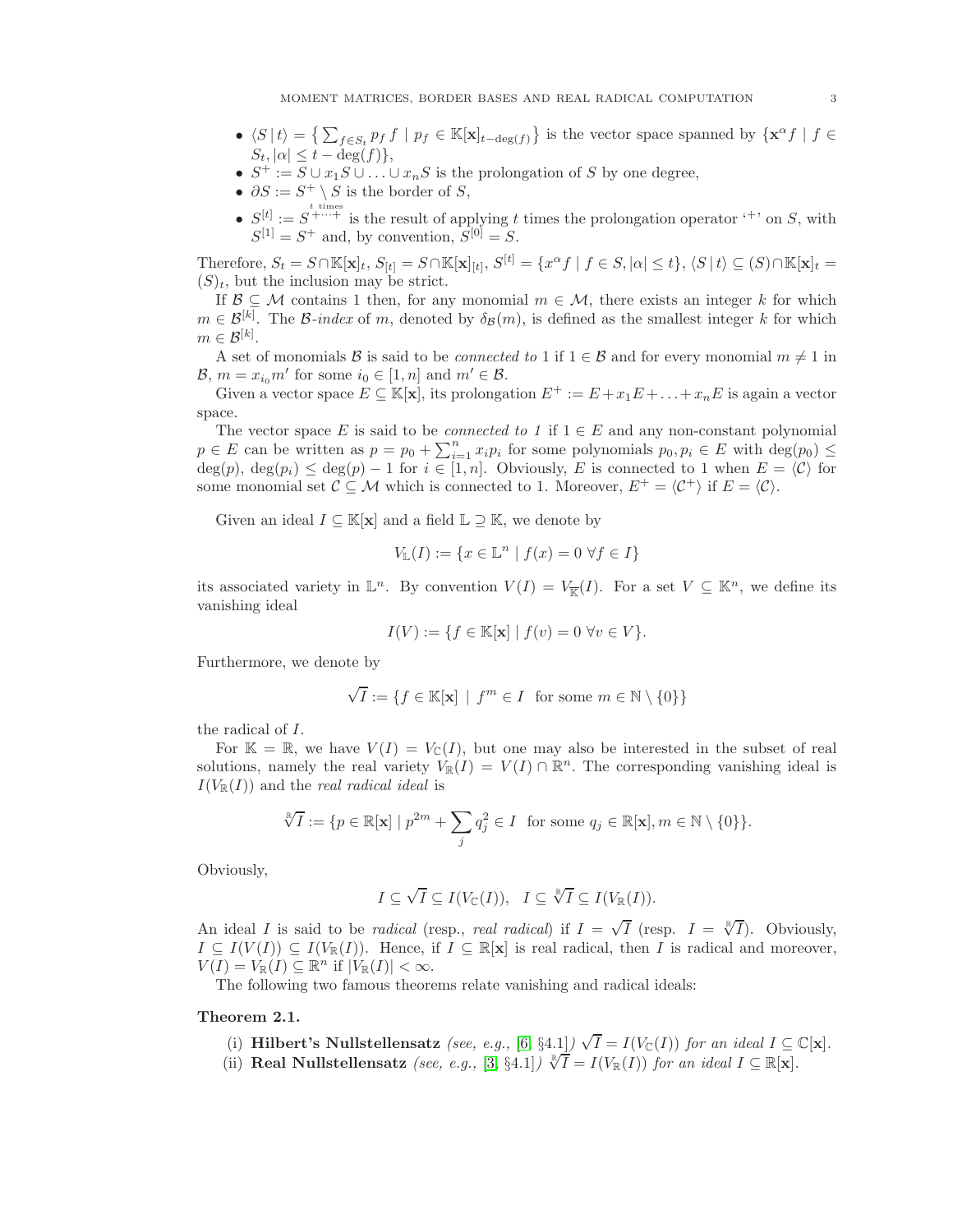2.2. The quotient algebra. Given an ideal  $I \subseteq \mathbb{K}[\mathbf{x}]$ , the quotient set  $\mathbb{K}[\mathbf{x}]/I$  consists of all cosets  $[f] := f + I = \{f + q \mid q \in I\}$  for  $f \in \mathbb{K}[\mathbf{x}]$ , i.e., all equivalent classes of polynomials of  $\mathbb{K}[\mathbf{x}]$  modulo the ideal I. The quotient set  $\mathbb{K}[\mathbf{x}]/I$  is an algebra with addition  $[f]+[g] := [f+g]$ , scalar multiplication  $\lambda[f] := [\lambda f]$  and with multiplication  $[f][g] := [fg]$ , for  $\lambda \in \mathbb{R}$ ,  $f, g \in \mathbb{K}[\mathbf{x}]$ .

A useful property is that, when I is zero-dimensional (i.e.,  $|V_{\overline{k}}(I)| < \infty$ ) then  $\mathbb{K}[\mathbf{x}]/I$  is a finite-dimensional vector space and its dimension is related to the cardinality of  $V(I)$ , as indicated in Theorem [2.2](#page-3-0) below.

<span id="page-3-0"></span>**Theorem 2.2.** Let I be an ideal in  $\mathbb{K}[\mathbf{x}]$ . Then  $|V_{\mathbb{K}}(I)| < \infty \Longleftrightarrow \dim \mathbb{K}[\mathbf{x}]/I < \infty$ . Moreover,  $|V_{\overline{K}}(I)| \leq \dim \mathbb{K}[\mathbf{x}]/I$ , with equality if and only if I is radical.

A proof of this theorem and a detailed treatment of the quotient algebra  $\mathbb{K}[\mathbf{x}]/I$  can be found e.g., in [\[6\]](#page-20-10), [\[8\]](#page-20-8), [\[20\]](#page-20-12).

Assume  $|V_{\overline{K}}(I)| < \infty$  and set  $N := \dim K[\mathbf{x}]/I, |V_{\overline{K}}(I)| \leq N < \infty$ . Consider a set  $\mathcal{B} :=$  $\{b_1,\ldots,b_N\} \subseteq \mathbb{K}[\mathbf{x}]$  for which  $\{[b_1],\ldots,[b_N]\}$  is a basis of  $\mathbb{K}[\mathbf{x}]/I$ ; by abuse of language we also say that B itself is a basis of K[x]/I. Then every  $f \in K[x]$  can be written in a unique way as  $f = \sum_{i=1}^{N} c_i b_i + p$ , where  $c_i \in \mathbb{K}$ ,  $p \in I$ ; the polynomial  $\pi_{I,B}(f) := \sum_{i=1}^{N} c_i b_i$  is called the remainder of f modulo I, or its normal form, with respect to the basis  $\mathcal{B}$ . In other words,  $\langle \mathcal{B} \rangle$ and  $\mathbb{K}[\mathbf{x}]/I$  are isomorphic vector spaces.

2.2.1. Multiplication operators. Given a polynomial  $h \in \mathbb{K}[\mathbf{x}]$ , we can define the multiplication (by h) operator as

(1) 
$$
\mathcal{X}_h: \mathbb{K}[\mathbf{x}]/I \longrightarrow \mathbb{K}[\mathbf{x}]/I [f] \longmapsto \mathcal{X}_h([f]) := [hf],
$$

Assume that  $N := \dim \mathbb{K}[\mathbf{x}]/I < \infty$ . Then the multiplication operator  $\mathcal{X}_h$  can be represented by its matrix, again denoted  $\mathcal{X}_h$  for simplicity, with respect to a given basis  $\mathcal{B} = \{b_1, \ldots, b_N\}$ of  $\mathbb{K}[\mathbf{x}]/I$ .

Namely, setting  $\pi_{I,B}(hb_j) := \sum_{i=1}^N a_{ij}b_i$  for some scalars  $a_{ij} \in \mathbb{K}$ , the jth column of  $\mathcal{X}_h$ is the vector  $(a_{ij})_{i=1}^N$ . Define the vector  $\zeta_{\mathcal{B},v} := (b_j(v))_{j=1}^N \in \overline{\mathbb{K}}^N$ , whose coordinates are the evaluations of the polynomials  $b_j \in \mathcal{B}$  at the point  $v \in \overline{\mathbb{K}}^n$ . The following famous result (see e.g., [\[5,](#page-20-6) Chapter 2§4], [\[8\]](#page-20-8)) relates the eigenvalues of the multiplication operators in  $\mathbb{K}[\mathbf{x}]/I$  to the algebraic variety  $V(I)$ . This result underlies the so-called eigenvalue method for solving polynomial equations and plays a central role in many algorithms, also in the present paper.

**Theorem 2.3.** Let I be a zero-dimensional ideal in  $\mathbb{K}[\mathbf{x}]$ , B a basis of  $\mathbb{K}[\mathbf{x}]/I$ , and  $h \in \mathbb{K}[\mathbf{x}]$ . The eigenvalues of the multiplication operator  $\mathcal{X}_h$  are the evaluations  $h(v)$  of the polynomial h at the points  $v \in V(I)$ . Moreover,  $(\mathcal{X}_h)^T \zeta_{\mathcal{B},v} = h(v) \zeta_{\mathcal{B},v}$  and the set of common eigenvectors of  $(\mathcal{X}_h)_{h \in \mathbb{K}[\mathbf{x}]}$  are up to a non-zero scalar multiple the vectors  $\zeta_{\mathcal{B},v}$  for  $v \in V(I)$ .

Throughout the paper we also denote by  $\mathcal{X}_i := \mathcal{X}_{x_i}$  the matrix of the multiplication operator by the variable  $x_i$ . By the above theorem, the eigenvalues of the matrices  $\mathcal{X}_i$  are the *i*th coordinates of the points  $v \in V(I)$ . Thus the task of solving a system of polynomial equations is reduced to a task of numerical linear algebra once a basis of  $\mathbb{K}[\mathbf{x}]/I$  and a normal form algorithm are available, permitting the construction of the multiplication matrices  $\mathcal{X}_i$ .

2.3. Border bases. The eigenvalue method for solving polynomial equations from the above section requires the knowledge of a basis of  $\mathbb{K}[\mathbf{x}]/I$  and an algorithm to compute the normal form of a polynomial with respect to this basis. In this section we will recall a general method for obtaining such a basis and a method to reduce polynomials to their normal form.

Throughout  $\mathcal{B} \subseteq \mathcal{M}$  is a finite set of monomials.

**Definition 2.4.** A rewriting family F for a (monomial) set B is a set of polynomials  $F =$  ${f_i}_{i \in \mathcal{I}}$  such that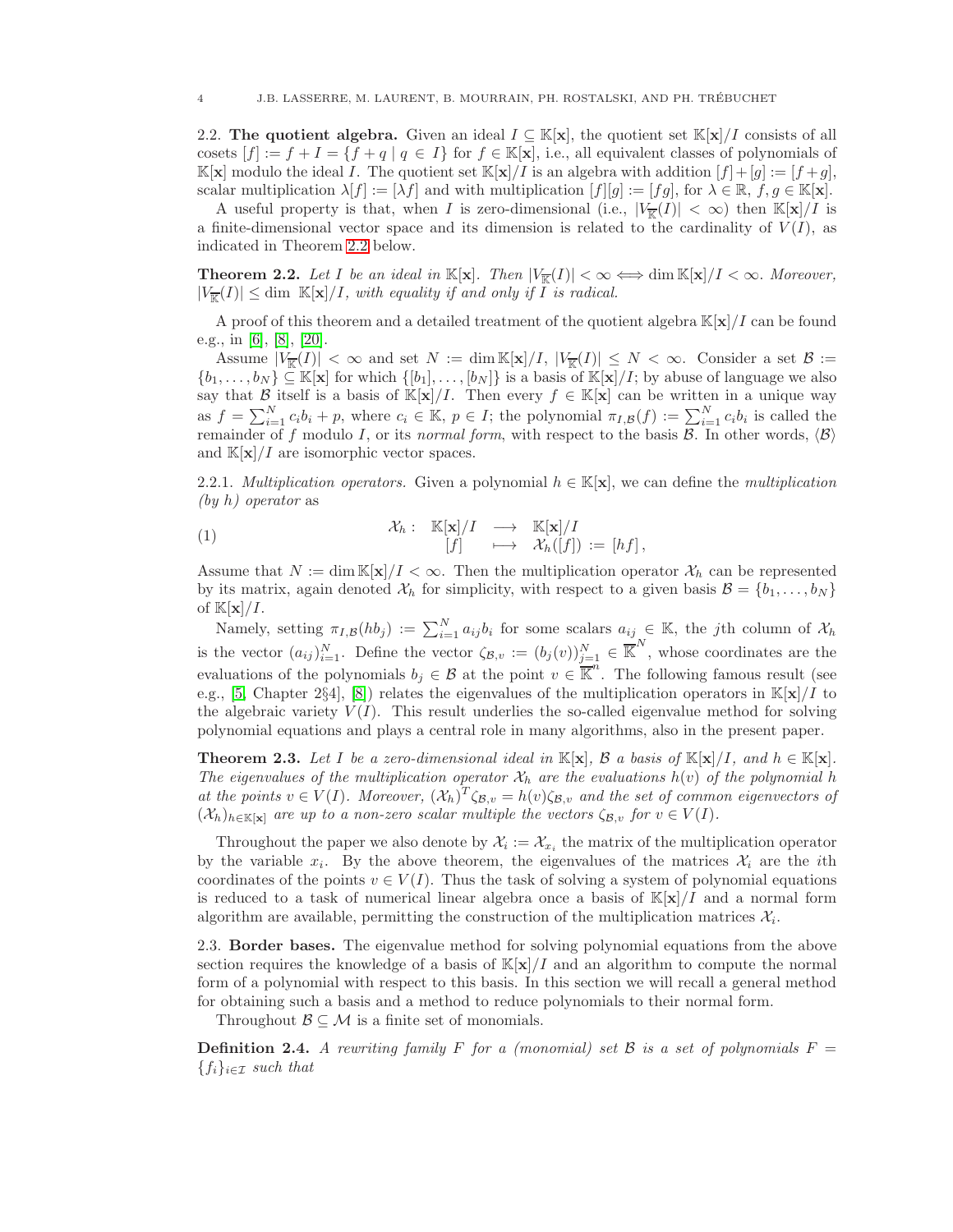- $\text{supp}(f_i) \subseteq \mathcal{B}^+$ ,
- $f_i$  has exactly one monomial in  $\partial \mathcal{B}$ , denoted as  $\gamma(f_i)$  and called the leading monomial of  $f_i$ . (The polynomial  $f_i$  is normalized so that the coefficient of  $\gamma(f_i)$  is 1.)
- if  $\gamma(f_i) = \gamma(f_i)$  then  $i = j$ .

**Definition 2.5.** We say that the rewriting family F is graded if  $\deg(\gamma(f)) = \deg(f)$  for all  $f \in F$ .

**Definition 2.6.** A rewriting family F for B is said to be complete in degree t if it is graded and satisfies  $(\partial \mathcal{B})_t \subseteq \gamma(F)$ ; that is, each monomial  $m \in \partial \mathcal{B}$  of degree at most t is the leading monomial of some (necessarily unique)  $f \in F$ .

<span id="page-4-2"></span>**Definition 2.7.** Let F be a rewriting family for B, complete in degree t. Let  $\pi_{F,B}$  be the projection on  $\langle \mathcal{B} \rangle$  along F defined recursively on the monomials  $m \in \mathcal{M}_t$  in the following way:

- if  $m \in \mathcal{B}_t$ , then  $\pi_{F,B}(m) = m$ ,
- if  $m \in (\partial \mathcal{B})_t$  (=  $(\mathcal{B}^{[1]}\setminus \mathcal{B}^{[0]})_t$ ), then  $\pi_{F,\mathcal{B}}(m) = m-f$ , where f is the (unique) polynomial in F for which  $\gamma(f) = m$ ,
- if  $m \in (\mathcal{B}^{[k]}\setminus \mathcal{B}^{[k-1]})$ t for some integer  $k \geq 2$ , write  $m = x_{i_0}m'$ , where  $m' \in \mathcal{B}^{[k-1]}$  and  $i_0 \in [1, n]$  is the smallest possible variable index for which such a decomposition exists, then  $\pi_{F,B}(m) = \pi_{F,B}(x_{i_0} \pi_{F,B}(m'))$ .

One can easily verify that  $\deg(\pi_{F,B}(m)) \leq \deg(m)$  for  $m \in \mathcal{M}_t$ . The map  $\pi_{F,B}$  extends by linearity to a linear map from  $\mathbb{K}[\mathbf{x}]_t$  onto  $\langle \mathcal{B} \rangle_t$ . By construction,  $f = \gamma(f) - \pi_{F,B}(\gamma(f))$  and  $\pi_{F,B}(f) = 0$  for all  $f \in F_t$ . The next theorems show that, under some natural commutativity condition, the map  $\pi_{FB}$  coincides with the linear projection from  $\mathbb{K}[\mathbf{x}]_t$  onto  $\langle \mathcal{B} \rangle_t$  along the vector space  $\langle F | t \rangle$ , and they introduce the notion of border bases.

**Definition 2.8.** Let  $\mathcal{B} \subset \mathcal{M}$  be connected to 1. A family  $F \subset \mathbb{K}[\mathbf{x}]$  is a border basis for  $\mathcal{B}$  if it is a rewriting family for B, complete in all degrees, and such that  $\mathbb{K}[\mathbf{x}] = \langle \mathcal{B} \rangle \oplus (F)$ .

An algorithmic way to check that we have a border basis is based on the following result, that we recall from [\[17\]](#page-20-0):

<span id="page-4-3"></span>**Theorem 2.9.** Assume that  $\beta$  is connected to 1 and let  $F$  be a rewriting family for  $\beta$ , complete in degree  $t \in \mathbb{N}$ . Suppose that, for all  $m \in \mathcal{M}_{t-2}$ ,

<span id="page-4-0"></span>(2) 
$$
\pi_{F,\mathcal{B}}(x_i \pi_{F,\mathcal{B}}(x_j m)) = \pi_{F,\mathcal{B}}(x_j \pi_{F,\mathcal{B}}(x_i m)) \text{ for all } i,j \in [1,n].
$$

Then  $\pi_{F,B}$  coincides with the linear projection of  $\mathbb{K}[\mathbf{x}]_t$  on  $\langle B \rangle_t$  along the vector space  $\langle F | t \rangle$ ; that is,  $\mathbb{K}[\mathbf{x}]_t = \langle \mathcal{B} \rangle_t \oplus \langle F | t \rangle$ .

*Proof.* Equation [\(2\)](#page-4-0) implies that any choice of decomposition of  $m \in \mathcal{M}_t$  as a product of variables yields the same result after applying  $\pi_{F,B}$ . Indeed, let  $m = x_{i_1} m' = x_{i_2} m''$  with  $i_1 \neq i_2$  $i_2$  and  $m', m'' \in \mathcal{M}_{t-1}$ . Then there exists  $m''' \in \mathcal{M}_{t-2}$  such that  $m' = x_{i_2} m'''$ ,  $m'' = x_{i_1} m'''$ . By the relation [\(2\)](#page-4-0) we have:

<span id="page-4-1"></span>
$$
\pi_{F,B}(x_{i_1} \pi_{F,B}(m'))
$$
  
=  $\pi_{F,B}(x_{i_1} \pi_{F,B}(x_{i_2} m''')) = \pi_{F,B}(x_{i_2} \pi_{F,B}(x_{i_1} m'''))$   
=  $\pi_{F,B}(x_{i_2} \pi_{F,B}(m'')).$ 

Let us prove by induction on  $l = \deg(m)$  that for a monomial  $m = x_{i_1} \cdots x_{i_l} \in \mathcal{M}_t$ ,

(3) 
$$
\pi_{F,\mathcal{B}}(m) = \pi_{F,\mathcal{B}}(x_{i_1}\pi_{F,\mathcal{B}}(x_{i_1}\cdots \pi_{F,\mathcal{B}}(x_{i_l})\cdots),
$$

does not depend on the order in which we take the monomials in the decomposition  $m =$  $x_{i_1} \cdots x_{i_l}$ :

• Either  $m \in \mathcal{B}$ . As  $\mathcal{B}$  is connected to 1, there exists  $i' \in [1, n]$  and  $m' \in \mathcal{B}_{t-1}$  such that  $m = \pi_{F,B}(m) = \pi_{F,B}(x_{i'}m') = \pi_{F,B}(x_{i'}\pi_{F,B}(m'))$ , from which we deduce [\(3\)](#page-4-1) using the induction hypothesis applied to  $m'$  and relation [\(2\)](#page-4-0).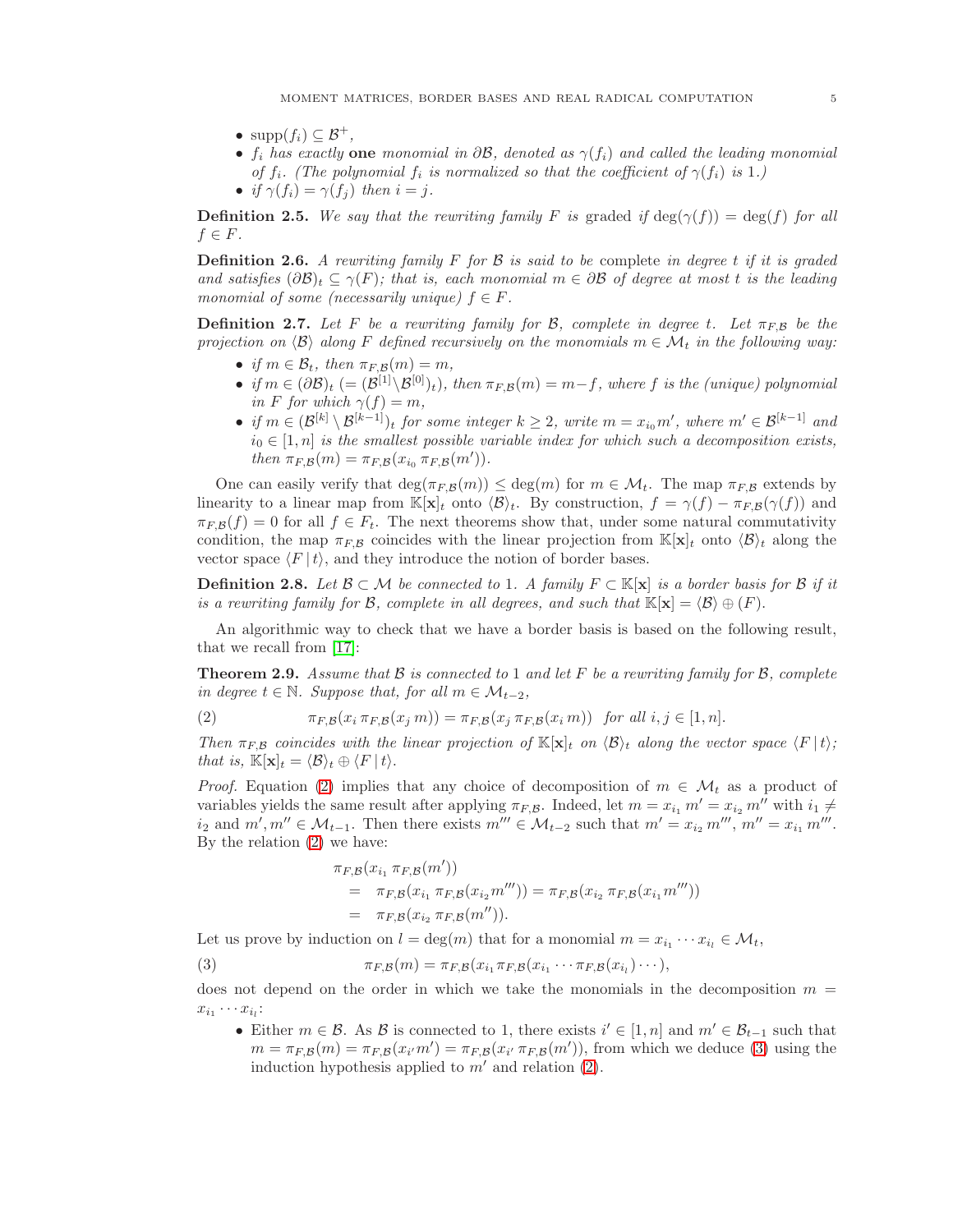• Or  $m \notin \mathcal{B}$ . Then, by definition of  $\pi_{F,\mathcal{B}}$ , there exists  $i' \in [1,n]$  and  $m' \in \mathcal{M}_{t-1}$  such that  $\pi_{F,\mathcal{B}}(m) = \pi_{F,\mathcal{B}}(x_{i'} \pi_{F,\mathcal{B}}(m'))$ , from which we deduce [\(3\)](#page-4-1) in a similar way using the induction hypothesis applied to  $m'$  and relation [\(2\)](#page-4-0).

The map  $\pi_{F,B}$  defines a projection of  $\mathbb{K}[\mathbf{x}]_t$  on  $\langle \mathcal{B} \rangle_t$ . It suffices now to show that Ker  $\pi_{F,B}$  =  $\langle F | t \rangle$ . First we show that  $m-\pi_{F,B}(m) \in \langle F | s \rangle$  for all  $m \in \mathcal{M}_s$ , using induction on  $s = 0, \ldots, t$ . The base case  $s = 0$  is obvious; indeed  $\pi_{F,B}(1) = 1$  since  $1 \in \mathcal{B}$ , and  $0 \in \langle F | 0 \rangle$ . Consider  $m \in \mathcal{M}_{s+1}$ . Write  $m = x_{i_0} m'$  where  $m' \in \mathcal{M}_s$  and  $\pi_{F,\mathcal{B}}(m) = \pi_{F,\mathcal{B}}(x_{i_0} \pi_{F,\mathcal{B}}(m'))$  (recall Definition [2.7\)](#page-4-2). We have:

$$
m - \pi_{F,B}(m) = \underbrace{x_{i_0}(m' - \pi_{F,B}(m'))}_{:=q} + \underbrace{x_{i_0} \pi_{F,B}(m') - \pi_{F,B}(x_{i_0} \pi_{F,B}(m'))}_{:=r}.
$$

By the induction assumption,  $m' - \pi_{F,\mathcal{B}}(m') \in \langle F | s \rangle$  and thus  $q \in \langle F | s + 1 \rangle$ . Write  $\pi_{F,\mathcal{B}}(m') =$  $\sum_{b\in\mathcal{B}_s}\lambda_b b\ (\lambda_b\in\mathbb{K})$ . Then,  $r=\sum_{b\in\mathcal{B}_s}\lambda_b(x_{i_0}b-\pi_{F,\mathcal{B}}(x_{i_0}b))$ , where  $x_{i_0}b-\pi_{F,\mathcal{B}}(x_{i_0}b)=0$  if  $x_{i_0}b \in \mathcal{B}$ , and  $x_{i_0}b - \pi_{F,\mathcal{B}}(x_{i_0}b)$  is a polynomial of  $F_{s+1}$  otherwise. This implies  $r \in \langle F | s + 1 \rangle$ and thus  $m - \pi_{F,\mathcal{B}}(m) \in \langle F | s+1 \rangle$ . Thus we have shown that  $\mathbb{K}[\mathbf{x}]_t = \langle \mathcal{B} \rangle_t + \langle F | t \rangle$ . Next, observe that  $\langle F | t \rangle \subseteq \text{Ker } \pi_{F,B}$ , which follows from the fact that  $F_t \subseteq \text{Ker } \pi_{F,B}$  together with (3). This implies that  $\langle B \rangle_t \cap \langle F | t \rangle = \{0\}$  and thus the equality  $\langle F | t \rangle = \text{Ker } \pi_{F,B}$ . [\(3\)](#page-4-1). This implies that  $\langle \mathcal{B} \rangle_t \cap \langle F | t \rangle = \{0\}$  and thus the equality  $\langle F | t \rangle = \text{Ker } \pi_{F,\mathcal{B}}$ .

In order to have a simple test and effective way to test the commutation relations [\(2\)](#page-4-0), we introduce now the commutation polynomials.

**Definition 2.10.** Let F be a rewriting family and  $f, f' \in F$ . Let  $m, m'$  be the smallest degree monomials for which  $m \gamma(f) = m' \gamma(f')$ . Then the polynomial  $C(f, f') := mf - m'f' =$  $m' \pi_{F,B}(f') - m \pi_{F,B}(f)$  is called the commutation polynomial of f, f'.

**Definition 2.11.** For a rewriting family F with respect to B, we denote by  $C^+(F)$  the set of polynomials of the form  $mf - m' f'$ , where  $f, f' \in F$  and  $m, m' \in \{0, 1, x_1, \ldots, x_n\}$  satisfy

- either  $m \gamma(f) = m' \gamma(f'),$
- or  $m \gamma(f) \in \mathcal{B}$  and  $m' = 0$ .

Therefore,  $C^+(F) \subset \langle \mathcal{B}^+ \rangle$  and  $C^+(F)$  contains all commutation polynomials  $C(f, f')$  for  $f, f' \in F$  whose monomial multipliers  $m, m'$  are of degree  $\leq 1$ . The next result can be deduced using Theorem [2.9.](#page-4-3)

<span id="page-5-1"></span>**Theorem 2.12.** Let  $\mathcal{B} \subset \mathcal{M}$  be connected to 1 and let F be a rewriting family for  $\mathcal{B}$ , complete in degree t. If for all  $c \in C^+(F)$  of degree  $\leq t$ ,  $\pi_{F,\mathcal{B}}(c)=0$ , then  $\pi_{F,\mathcal{B}}$  is the projection of  $\mathbb{K}[\mathbf{x}]_t$ on  $\langle \mathcal{B} \rangle_t$  along  $\langle F | t \rangle$ , ie.  $\mathbb{K}[\mathbf{x}]_t = \langle \mathcal{B} \rangle_t \oplus \langle F | t \rangle$ .

*Proof.* Let us prove by induction on t that if F is complete in degree t and for all  $c \in C^+(F)$  of degree  $\leq t$ ,  $\pi_{F,B}(c) = 0$  then any  $m \in \mathcal{M}_{t-2}$  satisfies [\(2\)](#page-4-0), which in view of Theorem [2.9](#page-4-3) suffices to prove the theorem.

Let us first prove that [\(2\)](#page-4-0) holds for  $m \in \mathcal{B}_{t-2}$ . We distinguish several cases. If  $x_i m, x_j m \in \mathcal{B}$ then [\(2\)](#page-4-0) holds trivially. Suppose next that  $x_i m, x_j m \in \partial \mathcal{B}$ . Then,  $f := x_i m - \pi_{FB}(x_i m)$  and  $f' := x_j m - \pi_{F,B}(x_j m)$  belong to  $F_{t-1}$ . As  $x_j \gamma(f) = x_i \gamma(f')$ ,  $x_j f - x_i f' \in C^+(F)$  and thus, by our assumption,  $\pi_{F,B}(x_j f) = \pi_{F,B}(x_i f')$ , which gives [\(2\)](#page-4-0). Suppose now that  $x_i m \in \partial B$  and  $x_jm \in \mathcal{B}$ . As before  $f = x_im - \pi_{F,\mathcal{B}}(x_im) \in F_{t-1}$ . If  $x_j\gamma(f) = x_ix_jm \in \mathcal{B}$  then  $x_jf \in C^+(F)$ and thus  $\pi_{F,\mathcal{B}}(x_jf) = 0$  gives [\(2\)](#page-4-0). Otherwise,  $x_ix_jm \in \partial \mathcal{B}$  and let  $f' := x_ix_jm - \pi_{F,\mathcal{B}}(x_ix_jm) \in$  $F_t$ . Now,  $x_j \gamma(f) = \gamma(f')$  implies  $x_j f - f' \in C^+(F)$  and thus  $\pi_{F,\mathcal{B}}(x_j f - f') = 0$  which gives again [\(2\)](#page-4-0). This shows (2) in the case when  $m \in \mathcal{B}_{t-2}$ , and thus we have

<span id="page-5-0"></span>(4) 
$$
\pi_{F,\mathcal{B}}(x_{i_2}\pi_{F,\mathcal{B}}(x_{i_1}b)) = \pi_{F,\mathcal{B}}(x_{i_1}\pi_{F,\mathcal{B}}(x_{i_2}b)) \text{ for all } b \in \langle \mathcal{B} \rangle_{t-2}.
$$

Let us now consider  $m \in \mathcal{M}_{t-2} \setminus \mathcal{B}_{t-2}$ . By definition  $\pi_{F,B}(x_i, m) = \pi_{F,B}(x_i, \pi_{F,B}(m'))$  for some  $m' \in \mathcal{M}_{t-2}$  and  $i' \in [1, n]$  such that  $x_i m = x_{i'} m'$ . If  $i \neq i'$  there exists  $m'' \in \mathcal{M}_{t-3}$  such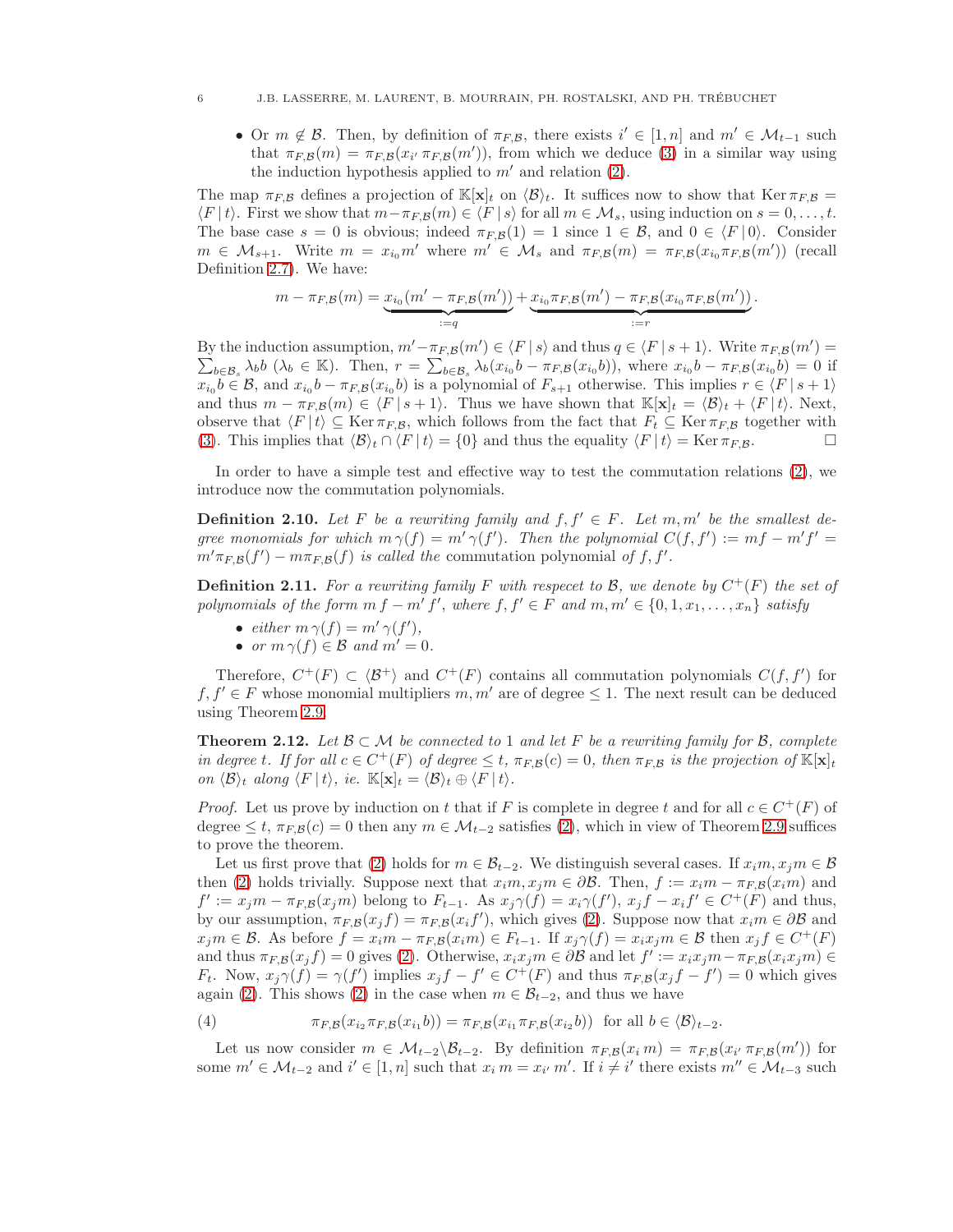that  $m = x_{i'} m''$ ,  $m' = x_i m''$ . As F is also complete in degree  $t - 1$  and for all  $c \in C^+(F)$  of degree  $\leq t-1$ ,  $\pi_{F,B}(c) = 0$ , by induction hypothesis we have

<span id="page-6-1"></span>
$$
\pi_{F,\mathcal{B}}(x_{i'}\,\pi_{F,\mathcal{B}}(x_im''))=\pi_{F,\mathcal{B}}(x_i\,\pi_{F,\mathcal{B}}(x_{i'}m'')),
$$

so that  $\pi_{F,\mathcal{B}}(x_i, m) = \pi_{F,\mathcal{B}}(x_i \pi_{F,\mathcal{B}}(m))$ . If  $i = i'$ , we have by definition  $\pi_{F,\mathcal{B}}(x_i, m) = \pi_{F,\mathcal{B}}(x_i \pi_{F,\mathcal{B}}(m))$ . As  $\pi_{F,\mathcal{B}}(m) = m$  for  $m \in \mathcal{B}_{t-2}$ , we deduce that

(5) 
$$
\pi_{F,\mathcal{B}}(x_im) = \pi_{F,\mathcal{B}}(x_i\pi_{F,\mathcal{B}}(m)) \text{ for all } m \in \mathcal{M}_{t-2}, i \in [1,n].
$$

Now, using [\(5\)](#page-6-1),  $\pi_{F,B}(x_i \pi_{F,B}(x_j m))$  is equal to  $\pi_{F,B}(x_i \pi_{F,B}(x_j \pi_{F,B}(m)))$  which in turn is equal to  $\pi_{F,B}(x_j \pi_{F,B}(x_i \pi_{F,B}(m)))$  (using [\(4\)](#page-5-0)) and thus to  $\pi_{F,B}(x_j \pi_{F,B}(x_i m))$  (using again [\(5\)](#page-6-1)). We can now apply Theorem [2.9](#page-4-3) and conclude the proof.  $\Box$ 

<span id="page-6-2"></span>**Theorem 2.13** (border basis, [\[17\]](#page-20-0)). Let  $\mathcal{B} \subset \mathcal{M}$  be connected to 1 and let F be a rewriting family for B, complete in any degree. Assume that  $\pi_{FB}(c)=0$  for all  $c \in C^+(F)$ . Then B is a basis of  $\mathbb{K}[\mathbf{x}]/(F)$ ,  $\mathbb{K}[\mathbf{x}] = \langle \mathcal{B} \rangle \oplus (F)$ , and  $(F)_t = \langle F | t \rangle$  for all  $t \in \mathbb{N}$ ; the set F is a border basis of the ideal  $I = (F)$  with respect to  $\beta$ .

*Proof.* By Theorem [2.12,](#page-5-1)  $\mathbb{K}[\mathbf{x}]_t = \langle \mathcal{B} \rangle_t \oplus \langle F | t \rangle$  for all  $t \in \mathbb{N}$ . This implies that  $\mathbb{K}[\mathbf{x}] = \langle \mathcal{B} \rangle \oplus (F)$ and thus B is a basis of K[x]/(F). Let us prove that  $(F)_t = \langle F | t \rangle$  for all  $t \in \mathbb{N}$ . Obviously,  $\langle F | t \rangle \subset (F)_t$ . Conversely let  $p \in (F)_t$ . Then  $p = r + q$ , where  $r \in \langle \mathcal{B} \rangle_t$  and  $q \in \langle F | t \rangle$ . Thus  $p - q \in (F) \cap \langle \mathcal{B} \rangle = \{0\}$  i.e.  $p = q \in (F | t)$ .  $p - q \in (F) \cap \langle \mathcal{B} \rangle = \{0\}, \text{ i.e., } p = q \in \langle F | t \rangle.$ 

This implies the following characterization of border bases using the commutation property.

**Corollary 2.14** (border basis, [\[16\]](#page-20-13)). Let  $\mathcal{B} \subset \mathcal{M}$  be connected to 1 and let F be a rewriting family for B, complete in any degree. If for all  $m \in \mathcal{B}$  and all indices  $i, j \in [1, n]$ , we have:

$$
\pi_{F,B}(x_i \pi_{F,B}(x_j m)) = \pi_{F,B}(x_j \pi_{F,B}(x_i m)),
$$

then B is a basis of  $\mathbb{K}[\mathbf{x}]/(F)$ ,  $\mathbb{K}[\mathbf{x}] = \langle \mathcal{B} \rangle \oplus (F)$ , and  $(F)_t = \langle F | t \rangle$  for all  $t \in \mathbb{N}$ .

<span id="page-6-0"></span>*Proof.* Same proof as for Theorem [2.13,](#page-6-2) using Theorem [2.9.](#page-4-3)

## 3. Hankel Operators

In this section, we analyse the properties of Hankel operators and related moment matrices, that we will need hereafter, for the moment matrix approach.

3.1. Linear forms on the polynomial ring. The set of K-linear forms from  $K[x]$  to K is denoted by  $\mathbb{K}[\mathbf{x}]^* := \text{Hom}_{\mathbb{K}}(\mathbb{K}[\mathbf{x}], \mathbb{K})$  and called the dual space of  $\mathbb{K}[\mathbf{x}]$ . A typical element of  $\mathbb{K}[\mathbf{x}]^*$  is the evaluation at a point  $\zeta \in \mathbb{K}^n$ :

$$
\mathbf{1}_\zeta~~:~~p\in\mathbb{K}[\mathbf{x}]\mapsto p(\zeta)\in\mathbb{K}.
$$

Such evaluation can be composed with differentiation. Namely, for  $\alpha \in \mathbb{N}^n$ , the differential functional:

$$
\mathbf{1}_{\zeta}\cdot\partial^{\alpha}\quad:\quad p\in\mathbb{K}[\mathbf{x}]\mapsto\left(\frac{\partial^{|\alpha|}}{\partial x_{1}^{\alpha_{1}}\dots\partial x_{n}^{\alpha_{n}}}p\right)(\zeta)
$$

evaluates at  $\zeta$  the derivative  $\partial^{\alpha}$  of p. For  $\alpha = 0$ ,  $\mathbf{1}_{\zeta} \cdot \partial^{0} = \mathbf{1}_{\zeta}$ . The dual basis of the monomial basis  $(\mathbf{x}^{\alpha})_{\alpha\in\mathbb{N}^n}$  of  $\mathbb{K}[\mathbf{x}]$  is denoted  $(\mathbf{d}^{\alpha})_{\alpha\in\mathbb{N}^n}$ ; we have  $\mathbf{d}^{\alpha}(\mathbf{x}^{\beta}) = \delta_{\alpha,\beta}$ . In characteristic 0,  $\mathbf{d}^{\alpha} := \mathbf{1}_{0} \cdot \frac{1}{\prod_{i=1}^{n} \alpha_{i}!} \partial^{\alpha}$ . Any element  $\Lambda \in \mathbb{K}[\mathbf{x}]^{*}$  can be written as  $\Lambda = \sum_{\alpha} \Lambda(\mathbf{x}^{\alpha}) \mathbf{d}^{\alpha}$ . In particular,  $\mathbf{1}_{\zeta} = \sum_{\alpha \in \mathbb{N}^n} \zeta^{\alpha} \mathbf{d}^{\alpha}$ .

For  $S \subset \mathbb{K}[\mathbf{x}]$ , we define

$$
S^{\perp} := \{ \Lambda \in \mathbb{K}[\mathbf{x}]^* \mid \forall p \in S \; \Lambda(p) = 0 \}.
$$

$$
\Box
$$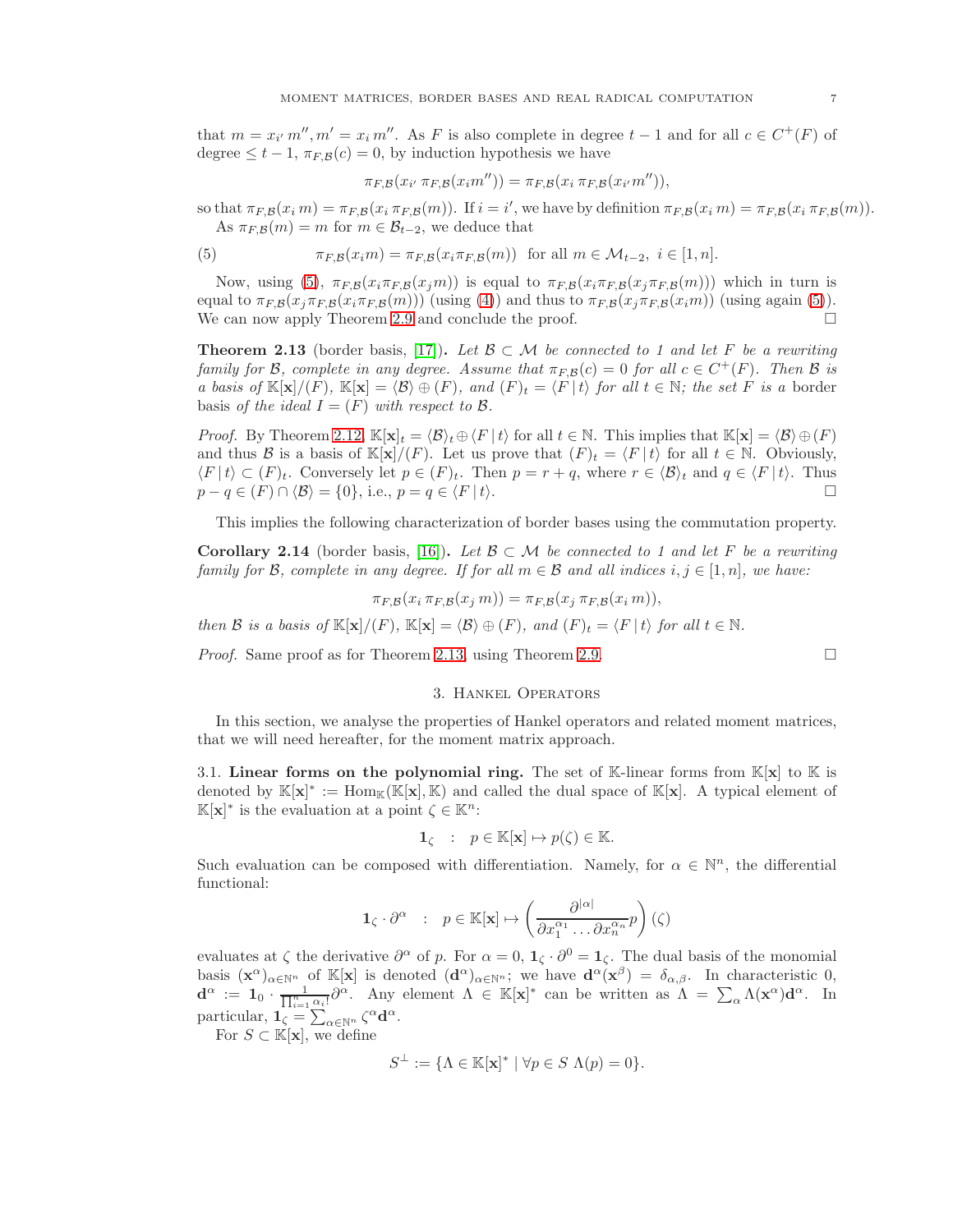3.2. Hankel operators. The dual space  $\mathbb{K}[x]^*$  has a natural structure of  $\mathbb{K}[x]$ -module which is defined as follows:  $(p, \Lambda) \in \mathbb{K}[\mathbf{x}] \times \mathbb{K}[\mathbf{x}]^* \mapsto p \cdot \Lambda \in \mathbb{K}[\mathbf{x}]^*$ , where

$$
p \cdot \Lambda \quad : \quad q \in \mathbb{K}[\mathbf{x}] \mapsto \Lambda(pq) \in \mathbb{K}.
$$

Note that, for any  $\alpha, \beta \in \mathbb{N}^n$ , we have

$$
\mathbf{x}^{\beta} \cdot \mathbf{d}^{\alpha} = \mathbf{d}^{\alpha - \beta} \text{ if } \alpha \ge \beta, \n= 0 \text{ otherwise.}
$$

**Definition 3.1.** For  $\Lambda \in \mathbb{K}[\mathbf{x}]^*$ , the Hankel operator  $H_{\Lambda}$  is the operator from  $\mathbb{K}[\mathbf{x}]$  to  $\mathbb{K}[\mathbf{x}]^*$ defined by

$$
H_\Lambda \quad \colon \quad p \in \mathbb{K}[\mathbf{x}] \mapsto p \cdot \Lambda \in \mathbb{K}[\mathbf{x}]^*.
$$

**Lemma 3.2.** For  $\Lambda \in \mathbb{K}[\mathbf{x}]^*$ , the matrix of the Hankel operator  $H_{\Lambda}$  with respect to the bases  $(\mathbf{x}^{\alpha})$  of  $\mathbb{K}[\mathbf{x}]$  and  $(\mathbf{d}^{\beta})$  of  $\mathbb{K}[\mathbf{x}]^*$  is  $[H_{\Lambda}]=(\Lambda(\mathbf{x}^{\alpha+\beta})).$ 

*Proof.* Writing  $\Lambda = \sum_{\gamma} \Lambda(x^{\gamma}) d^{\gamma}$ , we have:

$$
H_{\Lambda}(\mathbf{x}^{\alpha}) = \mathbf{x}^{\alpha} \cdot \Lambda = \sum_{\gamma} \Lambda(\mathbf{x}^{\gamma}) \mathbf{x}^{\alpha} \cdot \mathbf{d}^{\gamma} = \sum_{\gamma | \gamma \ge \alpha} \Lambda(\mathbf{x}^{\gamma}) \mathbf{d}^{\gamma - \alpha} = \sum_{\beta} \Lambda(\mathbf{x}^{\alpha + \beta}) \mathbf{d}^{\beta}.
$$

We now summarize some well known properties of the kernel

Ker  $H_{\Lambda} = \{p \in \mathbb{K}[\mathbf{x}] \mid p \cdot \Lambda = 0, \text{ i.e., } \Lambda(pq) = 0 \; \forall q \in \mathbb{K}[\mathbf{x}]\}.$ 

of the Hankel operator  $H_{\Lambda}$ . Recall the definition of a Gorenstein algebra [\[4\]](#page-20-14), [\[8,](#page-20-8) Chap. 8].

**Definition 3.3.** An algebra A is called Gorenstein if A and its dual space  $A^*$  are isomorphic A-modules.

Applying this definition to  $\mathcal{A} := \mathbb{K}[\mathbf{x}]/\mathbb{K}$ er  $H_{\Lambda}$  yields

<span id="page-7-0"></span>**Lemma 3.4.** Ker  $H_{\Lambda}$  is an ideal in  $\mathbb{K}[\mathbf{x}]$  and the quotient space  $\mathcal{A} := \mathbb{K}[\mathbf{x}]/K$ er  $H_{\Lambda}$  is a Gorenstein algebra.

*Proof.* Direct verification, using  $H_{\Lambda}$  as isomorphism in the proof of the second part of the  $l$ emma.  $\Box$ 

The focus of this paper is the computation of zero-dimensional varieties, which relates to finite rank Hankel operators as shown in the following lemma.

<span id="page-7-1"></span>**Lemma 3.5.** The rank of the operator  $H_{\Lambda}$  is finite if and only if Ker  $H_{\Lambda}$  is a zero-dimensional *ideal, in which case* dim  $\mathbb{K}[\mathbf{x}]/\mathbb{K}$ er  $H_{\Lambda}$  = rank  $H_{\Lambda}$ .

*Proof.* Directly from the fact that, given  $p_1,\ldots,p_r \in \mathbb{K}[\mathbf{x}], H_\Lambda(p_1),\ldots,H_\Lambda(p_r)$  are linearly independent in  $\mathbb{K}[\mathbf{x}]^*$  if and only if the cosets  $[p_1], \ldots, [p_r]$  are linearly independent in  $\mathbb{K}[\mathbf{x}]/K$ er  $H_\Lambda$ .  $\Box$ 

The next theorem states a fundamental result in commutative algebra, namely that all zerodimensional polynomial ideals can be characterized using differential operators (see [\[8,](#page-20-8) Chap. 7], [\[4,](#page-20-14) Thm. 2.2.7]). For the special case of zero-dimensional Gorenstein ideals, a single differential form is enough to characterize the ideal.

**Theorem 3.6.** Let  $\mathbb{K} = \mathbb{C}$  and assume rank  $H_{\Lambda} = r < \infty$ . Then there exist  $\zeta_1, \ldots, \zeta_d \in \mathbb{C}^n$  $\sum_{\alpha \in A_i} a_{i,\alpha} \partial^{\alpha}$  where  $A_i \subset \mathbb{N}^n$  is finite and  $a_{i,\alpha} \in \mathbb{K}$ , such that (with  $d \leq r$ ) and non-zero (differential) polynomials  $p_1, \ldots, p_d \in \mathbb{C}[\partial]$ , of the form  $p_i(\partial)$ 

(6) 
$$
\Lambda = \sum_{i=1}^d \mathbf{1}_{\zeta_i} \cdot p_i(\partial).
$$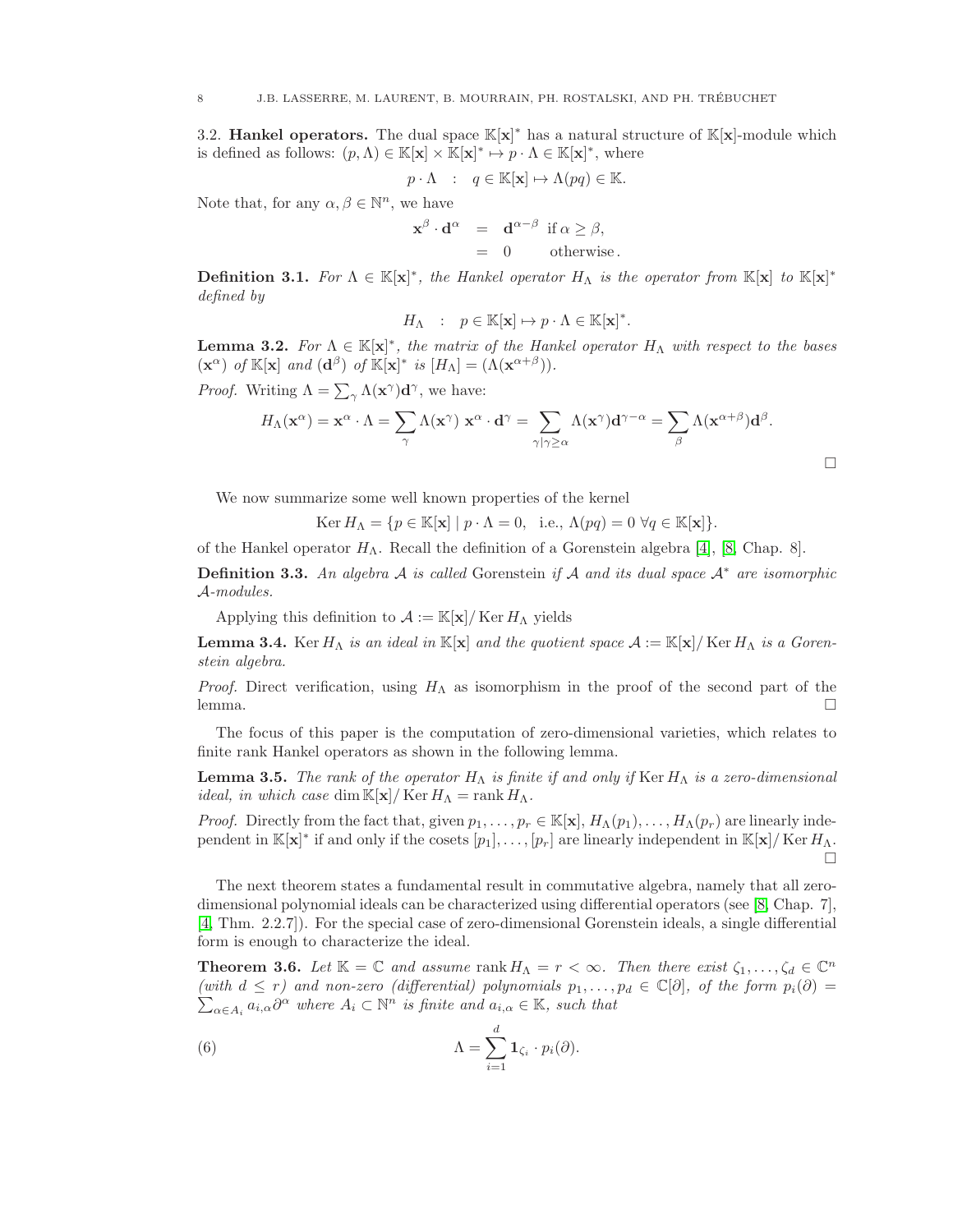For a zero-dimensional ideal  $I \subset \mathbb{K}[\mathbf{x}]$  with simple zeros  $V(I) = \{\zeta_1, \ldots, \zeta_r\} \subset \mathbb{K}^n$  only, we have  $I^{\perp} = \langle 1_{\zeta_1}, \ldots, 1_{\zeta_r} \rangle$  and the ideal I is radical as a consequence of Hilbert's Nullstellensatz. In a similar way, we can now characterize the linear forms  $\Lambda$  for which Ker  $H_{\Lambda}$  is a radical

ideal.

**Proposition 3.7.** Let  $\mathbb{K} = \mathbb{C}$  and assume that  $\text{rank } H_\Lambda = r < \infty$ . Then, the ideal Ker  $H_\Lambda$  is radical if and only if

<span id="page-8-0"></span>(7) 
$$
\Lambda = \sum_{i=1}^r \lambda_i \mathbf{1}_{\zeta_i} \quad \text{with } \lambda_i \in \mathbb{K} - \{0\} \quad \text{and } \zeta_i \in \mathbb{K}^n \text{ pairwise distinct,}
$$

in which case Ker  $H_{\Lambda} = I(\zeta_1,\ldots,\zeta_r)$  is the vanishing ideal of the  $\zeta_i$ 's.

*Proof.* Assume first that Ker  $H_{\Lambda}$  is radical with  $V(\text{Ker } H_{\Lambda}) := \{\zeta_1, \ldots, \zeta_r\} \subset \mathbb{K}^n$ . This implies Ker  $H_{\Lambda} = I(V(\text{Ker } H_{\Lambda})) = I(\zeta_1, \ldots, \zeta_r)$ . Let  $p_i \in \mathbb{C}[\mathbf{x}]$  be interpolation polynomials at the points  $\zeta_i$ , i.e.,  $p_i(\zeta_j) = \delta_{i,j}$  for  $i, j \leq r$ . Then the set  $\{p_1, \ldots, p_r\}$  is linearly independent in  $\mathcal{A} := \mathbb{K}[\mathbf{x}]/(\text{Ker } H_{\Lambda})$  and thus is a basis of A. As the linear functionals  $\Lambda$  and  $\sum_{i=1}^{r} \Lambda(p_i) \mathbf{1}_{\zeta_i}$ take the same values at each  $p_i$ , we obtain:  $\Lambda = \sum_{i=1}^r \Lambda(p_i) \mathbf{1}_{\zeta_i}$ . Moreover,  $\lambda_i := \Lambda(p_i) \neq 0$ , since rank  $H_{\Lambda} = r$ .

Conversely assume that  $\Lambda$  is as in [\(7\)](#page-8-0). The inclusion  $I(\zeta_1,\ldots,\zeta_r) \subset \text{Ker } H_\Lambda$  is obvious. Consider now  $p \in \text{Ker } H_\Lambda$  and as before let  $p_i \in \mathbb{K}[\mathbf{x}]$  be interpolation polynomials at the  $\zeta_i$ 's. Then  $0 = \Lambda(p p_i) = \lambda_i p(\zeta_i)$  implies  $p(\zeta_i) = 0$ , thus showing  $p \in I(\zeta_1, \ldots, \zeta_r)$ . As Ker  $H_{\Lambda} = I(\zeta_1,\ldots,\zeta_r)$  is the vanishing ideal of a set of r points, it is radical by the Hilbert Nullstellensatz.

In a similar way, we can also characterize real radical ideals using Hankel operators.

<span id="page-8-4"></span>**Proposition 3.8.** Let  $\mathbb{K} = \mathbb{R}$  and assume that  $\text{rank } H_\Lambda = r < \infty$ . Then, the ideal Ker  $H_\Lambda$  is real radical if and only if

<span id="page-8-1"></span>(8) 
$$
\Lambda = \sum_{i=1}^r \lambda_i \mathbf{1}_{\zeta_i} \quad \text{with } \lambda_i \in \mathbb{R} - \{0\} \text{ and } \zeta_i \in \mathbb{R}^n \text{ pairwise distinct.}
$$

*Proof.* If Ker  $H_{\Lambda}$  is real radical then  $V(\text{Ker } H_{\Lambda}) = \{\zeta_1, \ldots, \zeta_r\} \subset \mathbb{R}^n$ , so that [\(7\)](#page-8-0) gives [\(8\)](#page-8-1). Conversely, if  $\Lambda$  is as in [\(8\)](#page-8-1), then Ker  $H_{\Lambda}$  is real radical, since  $\sum_j q_j^2 \in \text{Ker } H_{\Lambda}$  implies  $\sum_j q_j(\zeta_i)^2 = 0$ and thus  $q_i(\zeta_i) = 0$ , giving  $q_i \in \text{Ker } H_\Lambda$ .

Let us now recall a direct way to compute the radical of the ideal Ker  $H_{\Lambda}$ . First, consider the quadratic form  $Q_{\Lambda}$  defined on  $\mathbb{K}[\mathbf{x}]$  by

<span id="page-8-5"></span>(9) 
$$
Q_{\Lambda}
$$
 :  $(p,q) \in \mathbb{K}[\mathbf{x}]^2 \mapsto \Lambda(pq) \in \mathbb{K}$ .

Then,  $Q_{\Lambda}(p,q) = \Lambda(pq) = H_{\Lambda}(p)(q) = H_{\Lambda}(q)(p)$  for all  $p,q \in \mathbb{K}[\mathbf{x}]$ , and the matrix of  $Q_{\Lambda}$ in the monomial basis  $({\bf x}^{\alpha})$  is  $[Q_{\Lambda}]=(\Lambda({\bf x}^{\alpha+\beta}))$ . We saw in Lemma [3.4](#page-7-0) that the algebra  $\mathcal{A} = \mathbb{K}[\mathbf{x}]/\text{Ker } H_\Lambda$  is Gorenstein. An alternative characterisation of Gorenstein algebras states that the above quadratic form  $Q_{\Lambda}$  defines a non-degenerate inner product on A (see eg. [\[8\]](#page-20-8)[chap. 9]). Assume now that  $\text{rank } H_\Lambda = r < \infty$  so that  $\dim \mathcal{A} = r$ . Let  $b_1, \ldots, b_r$  be a basis of A and let  $d_1,\ldots,d_r$  be its dual basis in A for  $Q_\Lambda$ : it satisfies  $\Lambda(b_i d_j) = \delta_{i,j}$  for  $i,j \in [1,r]$ . Then, for any element  $a \in \mathcal{A}$ , we have

(10) 
$$
a = \sum_{i=1}^{r} \Lambda(a d_i) b_i.
$$

In particular, we have the following property:

<span id="page-8-3"></span>**Proposition 3.9.** Let  $\Delta := \sum_{i=1}^r b_i d_i$ . Given  $h \in \mathcal{A}$ , let  $\mathcal{X}_h$  be the corresponding multiplication operator in A. We have

<span id="page-8-2"></span>
$$
\operatorname{Trace}(\mathcal{X}_h)=\Lambda(h\Delta).
$$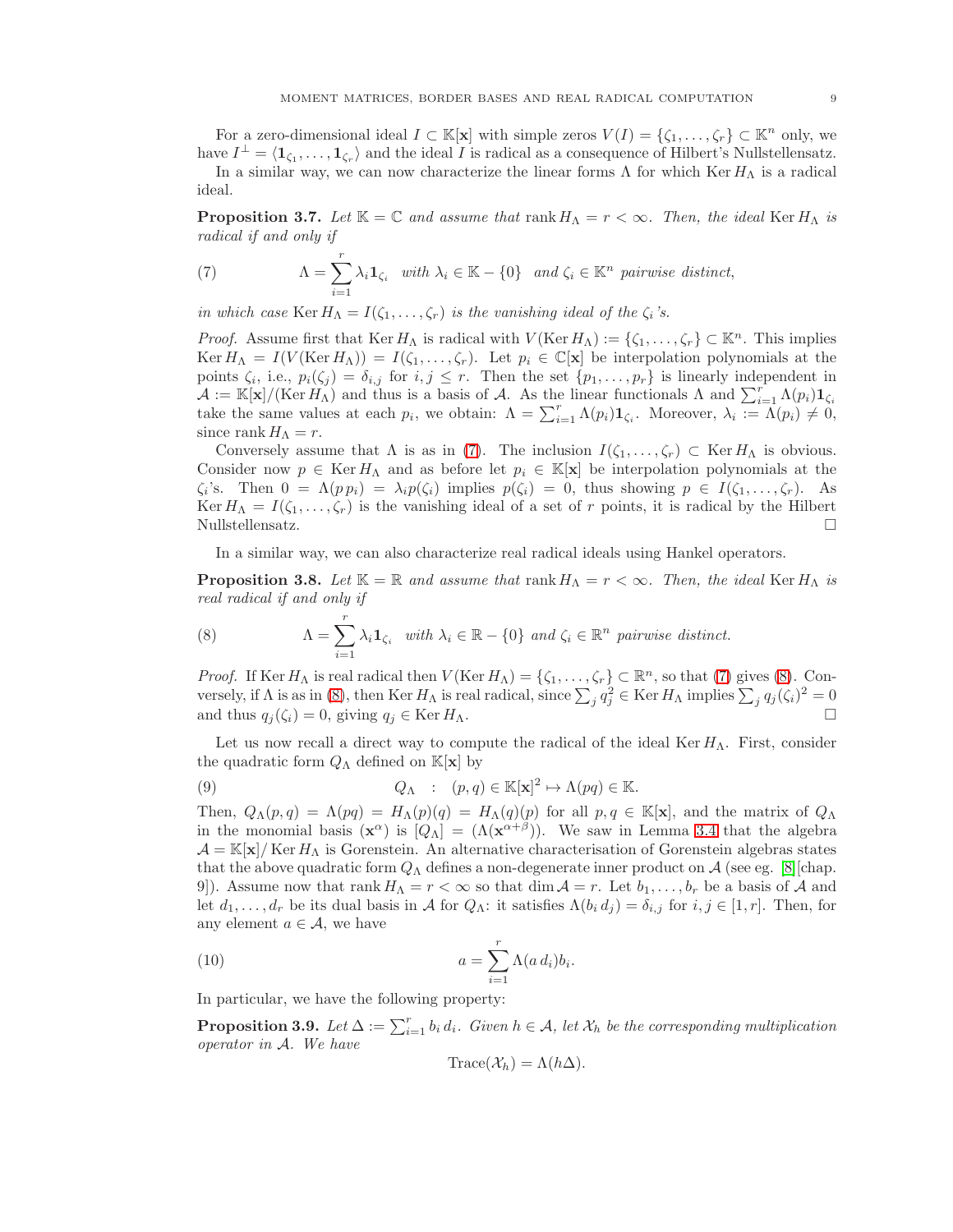*Proof.* By relation [\(10\)](#page-8-2), the matrix of  $\mathcal{X}_h$  in the basis  $(b_i)_{i\leq i\leq r}$  of A is  $(\Lambda(h b_j d_i))_{1\leq i,j\leq r}$  and thus its trace is

Trace
$$
(X_h)
$$
 =  $\sum_{i=1}^r \Lambda(h b_i d_i) = \Lambda(h\Delta).$ 

As a direct consequence we deduce the following result (see e.g., [\[10\]](#page-20-9)):

<span id="page-9-2"></span>**Theorem 3.10.** Let  $\mathbb{K} = \mathbb{C}$  and assume rank  $H_{\Lambda} = r < \infty$ . Let  $b_1, \ldots, b_r$  be a basis of  $\mathcal{A}_{\Lambda}$ ,  $d_1, \ldots, d_r$  be its dual basis with respect to the inner product given by  $Q_{\Lambda}$ , and  $\Delta = \sum_{i=1}^r b_i d_i$ . Then the radical of Ker  $H_{\Lambda}$  is Ker  $H_{\Delta\cdot\Lambda}$ .

*Proof.* Let  $I := \text{Ker } H_\Lambda$ . A polynomial h is in  $\sqrt{I}$  if and only if some power of h is in I or, equivalently, if and only if  $\mathcal{X}_h$  is nilpotent. By a classical algebraic property, the latter is equivalent to Trace( $\mathcal{X}_h$ , $\mathcal{X}_a$ ) = 0 = Trace( $\mathcal{X}_h$ , a) for all  $a \in \mathcal{A}$ . Indeed, as the operators  $\mathcal{X}_h$ ,  $\mathcal{X}_a$ commute, if  $\mathcal{X}_h$  is nilpotent then so is  $\mathcal{X}_h \mathcal{X}_a$  and we have  $Trace(\mathcal{X}_h \mathcal{X}_a) = 0$ . Conversely if Trace( $\mathcal{X}_h\mathcal{X}_a$ ) = 0 for all  $a \in \mathcal{A}$  then, by Cayley-Hamilton identity, the characteristic polynomial  $\det(\lambda I - \lambda h)$  of  $\lambda h$  is  $\lambda^r$  and thus  $\lambda h$  is nilpotent. By Proposition [3.9,](#page-8-3) we deduce that  $h \in \sqrt{I}$ if and only if  $\Lambda(\Delta ha) = 0$  for all  $a \in A_\Lambda$ , that is, if and only if  $h \in \text{Ker } H_{\Delta \Lambda}$ .

3.3. Positive linear forms. We now assume that  $\mathbb{K} = \mathbb{R}$  and consider the polynomial ring  $\mathbb{R}[\mathbf{x}]$ . We first show that the kernel of a Hankel operator  $H_{\Lambda}$  is a real radical ideal when  $\Lambda \in \mathbb{R}[\mathbf{x}]^*$  is positive. This result is crucial in the algorithm that computes the real radical of an ideal.

**Definition 3.11.** We say that  $\Lambda \in \mathbb{R}[\mathbf{x}]^*$  is positive, which we denote  $\Lambda \geq 0$ , if  $\Lambda(p^2) \geq 0$  for all  $p \in \mathbb{R}[\mathbf{x}]$ . Equivalently, we will say  $H_{\Lambda} \succcurlyeq 0$  if  $\Lambda \succcurlyeq 0$ .

We will use the following simple observation.

<span id="page-9-0"></span>**Lemma 3.12.** Assume  $\Lambda \ge 0$ . For  $p \in \mathbb{R}[\mathbf{x}]$ ,  $\Lambda(p^2) = 0$  implies  $p \in \text{Ker } H_\Lambda$  and thus  $\Lambda(p) = 0$ . For  $\Lambda, \Lambda' \geq 0$ , Ker  $H_{\Lambda+\Lambda'} =$  Ker  $H_{\Lambda} \cap$  Ker  $H_{\Lambda'}$ .

*Proof.* For any  $q \in \mathbb{R}[\mathbf{x}], t \in \mathbb{R}, \Lambda((p+tq)^2) = t^2\Lambda(q^2) + 2t\Lambda(p q) \geq 0$ . Dividing by t and letting t go to zero yields  $\Lambda(p q) = 0$ , thus showing  $p \in \text{Ker } H_\Lambda$ . The inclusion  $\text{Ker } H_\Lambda \cap \text{Ker } H_{\Lambda'} \subset$ Ker  $H_{\Lambda+\Lambda'}$  is obvious. Conversely, let  $p \in \text{Ker } H_{\Lambda+\Lambda'}$ . In particular,  $(\Lambda+\Lambda')({p^2})=0$ , which implies  $\Lambda(p^2) = \Lambda'(p^2) = 0$  (since  $\Lambda(p^2), \Lambda'(p^2) \ge 0$ ) and thus  $p \in \text{Ker } H_\Lambda \cap \text{Ker } H_{\Lambda'}$ .

<span id="page-9-1"></span>**Proposition 3.13.** If  $\Lambda \geq 0$ , then Ker  $H_{\Lambda}$  is a real radical ideal.

*Proof.* Assume  $\sum_i p_i^2 \in \text{Ker } H_\Lambda$ ; we show that  $p_i \in \text{Ker } H_\Lambda$ . Indeed,  $(\sum_i p_i^2) \cdot \Lambda = 0$  implies, for all  $q \in \mathbb{R}[\mathbf{x}], \overline{0} = \Lambda(\sum_i p_i^2 q^2) = \sum_i \Lambda(p_i^2 q^2)$  and thus  $\Lambda(p_i^2 q^2) = 0$ . By Lemma [3.12,](#page-9-0) this in turn implies  $\Lambda(p_i q) = 0$  and thus  $p_i \in \text{Ker } H_\Lambda$ .

We saw in Proposition [3.8](#page-8-4) that the kernel of a finite rank Hankel operator  $H_{\Lambda}$  is real radical if and only if  $\Lambda$  is a linear combination of evaluations at real points. We next observe that  $\Lambda$  is positive precisely when  $\Lambda$  is a *conic* combination of evaluations at real points.

**Proposition 3.14.** Assume rank  $H_{\Lambda} = r < \infty$ . Then  $\Lambda \geq 0$  if and only if  $\Lambda$  has a decomposi-tion [\(8\)](#page-8-1) with  $\lambda_i > 0$  and distinct  $\zeta_i \in \mathbb{R}^n$ , in which case  $V(\text{Ker } H_\Lambda) = \{\zeta_1, \ldots, \zeta_r\} \subset \mathbb{R}^n$ .

Proof. If  $\Lambda = \sum_{i=1}^r \lambda_i \mathbf{1}_{\zeta_i}$  with  $\lambda_i > 0$  and  $\zeta_i \in \mathbb{R}^n$ , then  $\Lambda \geq 0$  holds obviously. Conversely, assume that  $\Lambda \geq 0$  then by Proposition [3.13](#page-9-1) the ideal Ker  $H_{\Lambda}$  is real radical. By Proposition [3.8,](#page-8-4)  $\Lambda$  has a decomposition [\(8\)](#page-8-1) where  $\lambda_i = \Lambda(p_i) \neq 0$ ,  $\zeta_i \in \mathbb{R}^n$ , and  $p_i$  are interpolation polynomials at the  $\zeta_i$ 's. As  $p_i^2 - p_i \in I(\zeta_1, \ldots, \zeta_r) = \text{Ker } H_\Lambda$ , we have  $\Lambda(p_i) = \Lambda(p_i^2) \geq 0$ , which concludes the proof.  $\Box$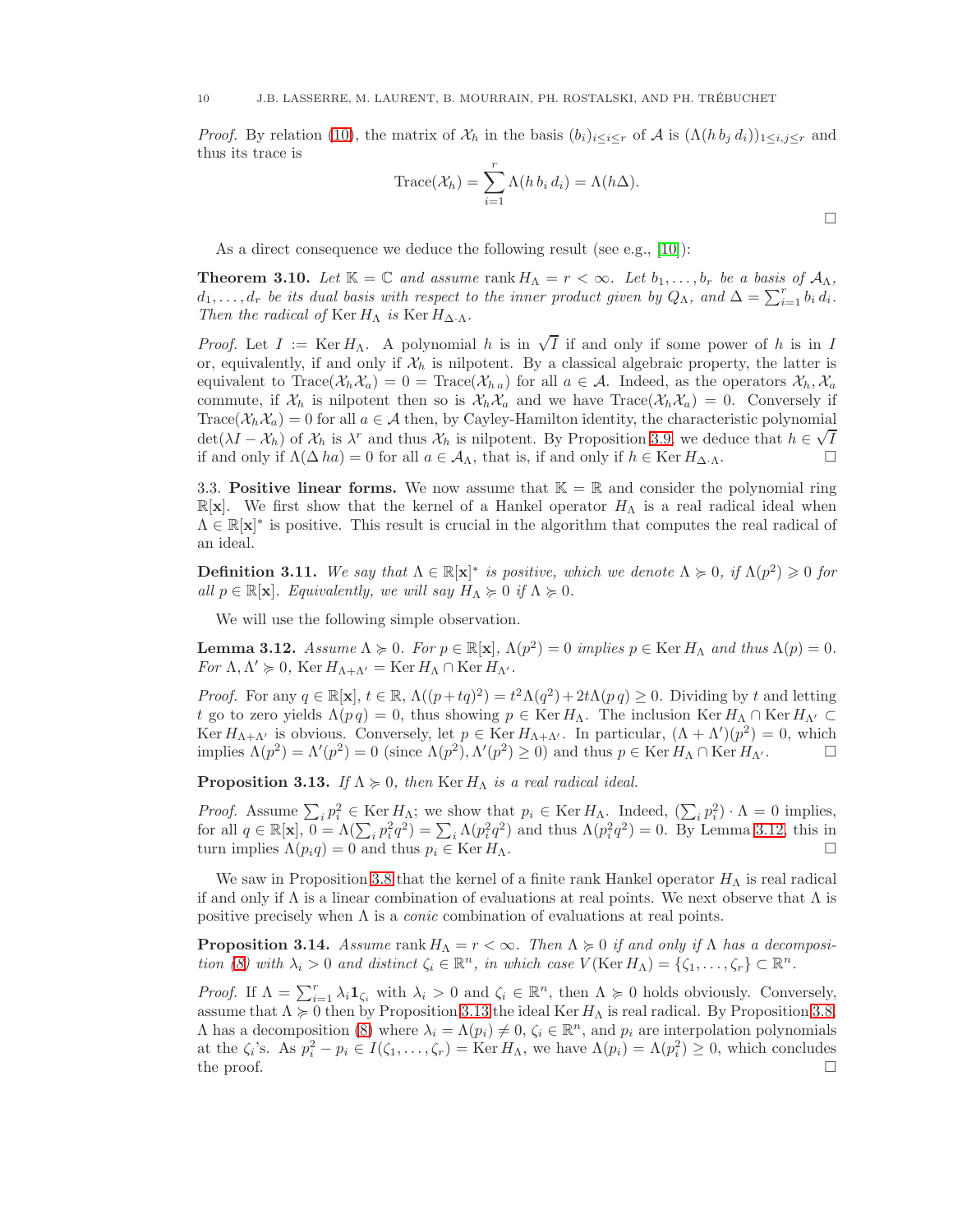To motivate the next section, let us recall Lemma [3.5](#page-7-1) and observe how it specializes to truncated Hankel operators defined on subspaces of  $\mathbb{K}[\mathbf{x}]$ :

**Lemma 3.15.** Let 
$$
\mathcal{B} = \{b_1, \ldots, b_r\} \subset \mathbb{R}[\mathbf{x}]
$$
 and  $\Lambda \in \mathbb{K}[\mathbf{x}]^*$ . The operator

$$
H_{\Lambda}^{\mathcal{B}} : \langle \mathcal{B} \rangle \to \langle \mathcal{B} \rangle^*
$$

$$
p = \sum_{i=1}^{r} \lambda_i b_i \mapsto p \cdot \Lambda
$$

has a trivial kernel if and only if the cosets  $[b_1], \ldots, [b_r] \in \mathbb{K}[\mathbf{x}] / \text{Ker } H_\Lambda$  are linearly independent in  $\mathbb{K}[\mathbf{x}]/\operatorname{Ker} H_{\Lambda}$ .

*Proof.* Direct verification using the fact that  $\text{Ker } H_{\Lambda}^{\mathcal{B}} = \text{Ker } H_{\Lambda} \cap \langle \mathcal{B} \rangle$ .

Assume now that Ker  $H_{\Lambda}$  is zero-dimensional and that  $\mathcal{B} = \{b_1, \ldots, b_r\} \subset \mathbb{K}[\mathbf{x}]$  is chosen so that  $[b_1], \ldots, [b_r]$  form a basis of  $\mathcal{A} = \mathbb{R}[\mathbf{x}]/\text{Ker } H_\Lambda$ . As in relation [\(9\)](#page-8-5), we consider the quadratic form  $Q_{\Lambda}^{\mathcal{B}}$  on  $\mathcal{A}$  defined by

$$
Q_{\Lambda}^{\mathcal{B}} : (p,q) \in \mathcal{A} \times \mathcal{A} \mapsto \Lambda(pq) \in \mathbb{K}.
$$

Note that a matrix representation of this form can be obtained by taking the principle submatrix of  $[H<sub>\Lambda</sub>]$  indexed by  $\mathcal{B}$ . Following [\[14\]](#page-20-15), we recall under which conditions the bilinear form  $Q<sub>\Lambda</sub><sup>\mathcal{B}</sup>$ relates to the Hermite form

$$
T_h: \mathcal{A} \times \mathcal{A} \to \mathbb{K}
$$

$$
(f, g) \mapsto \text{Trace}(\mathcal{X}_{fgh})
$$

for some  $h \in \mathcal{A}$ .

**Lemma 3.16.** The quadratic form associated to  $Q_{\Lambda}^{\mathcal{B}}$  coincides with the Hermite form  $T_h$  for some  $h \in \mathcal{A}$  if and only if  $\text{Ker } H_\Lambda$  is radical.

<span id="page-10-0"></span>*Proof.* See [\[14,](#page-20-15) Sec. 2.2].

## 4. Truncated Hankel Operators

We have seen in the previous section that the kernel of the Hankel operator associated to a positive linear form is a real radical ideal. However, in order to be able to exploit this property into an algorithm, we need to restrict our analysis to matrices of finite size. For this reason, we consider here truncated Hankel operators, which will play a central role for the construction of (real) radical ideals.

For  $E \subset \mathbb{K}[\mathbf{x}]$ , set  $E \cdot E := \{pq \mid p, q \in E\}$ . Suppose now  $E \subset \mathbb{K}[\mathbf{x}]$  is a vector space. A linear form  $\Lambda$  defined on  $\langle E \cdot E \rangle$  yields the map  $H_{\Lambda}^{E}: E \to E^*$  by  $H_{\Lambda}^{E}(p) = p \cdot \Lambda$  for  $p \in E$ . Thus  $H_{\Lambda}^{E}$  can be seen as a truncated Hankel operator, defined only on the subspace E.

Given a subspace  $E_0 \subset E$ ,  $\Lambda$  induces a linear map on  $\langle E_0 \cdot E_0 \rangle$  and we can consider the induced truncated Hankel operator  $H_{\Lambda}^{E_0}: E_0 \to (E_0)^*$ .

**Definition 4.1.** Given vector subspaces  $E_0 \subset E \subset \mathbb{K}[\mathbf{x}]$  and  $\Lambda \in \langle E \cdot E \rangle^*$ ,  $H_{\Lambda}^E$  is said to be a flat extension of its restriction  $H_{\Lambda}^{E_0}$  to  $E_0$  if  $\text{rank } H_{\Lambda}^E = \text{rank } H_{\Lambda}^{E_0}$ .

We now give some conditions ensuring that it is possible to construct a flat extension of a given truncated Hankel operator. The next result extends an earlier result of Curto-Fialkow [\[7\]](#page-20-16); a generalization of this result can be found in [\[2\]](#page-20-17).

**Theorem 4.2.** [\[15\]](#page-20-18) Consider a vector subspace  $E \subset \mathbb{K}[\mathbf{x}]$  and a linear function  $\Lambda$  on  $\langle E^+ \cdot E^+ \rangle$ . Assume that  $E = \langle C \rangle$  where  $C \subset \mathcal{M}$  is connected to 1 and that rank  $H_{\Lambda}^{E^+} = \text{rank } H_{\Lambda}^E$ . Then there exists a (unique) linear function  $\tilde{\Lambda} \in \mathbb{K}[\mathbf{x}]^*$  which extends  $\Lambda$ , i.e.,  $\tilde{\Lambda}(p) = \Lambda(p)$  for all  $p \in \langle E^+ \cdot E^+ \rangle$ , and satisfying  $\text{rank } H_{\tilde{\Lambda}} = \text{rank } H_{\Lambda}^{E^+}$ . In other words, the truncated Hankel operator  $H_{\Lambda}^{E^+}$  has a (unique) flat extension to a (full) Hankel operator  $H_{\tilde{\Lambda}}$ .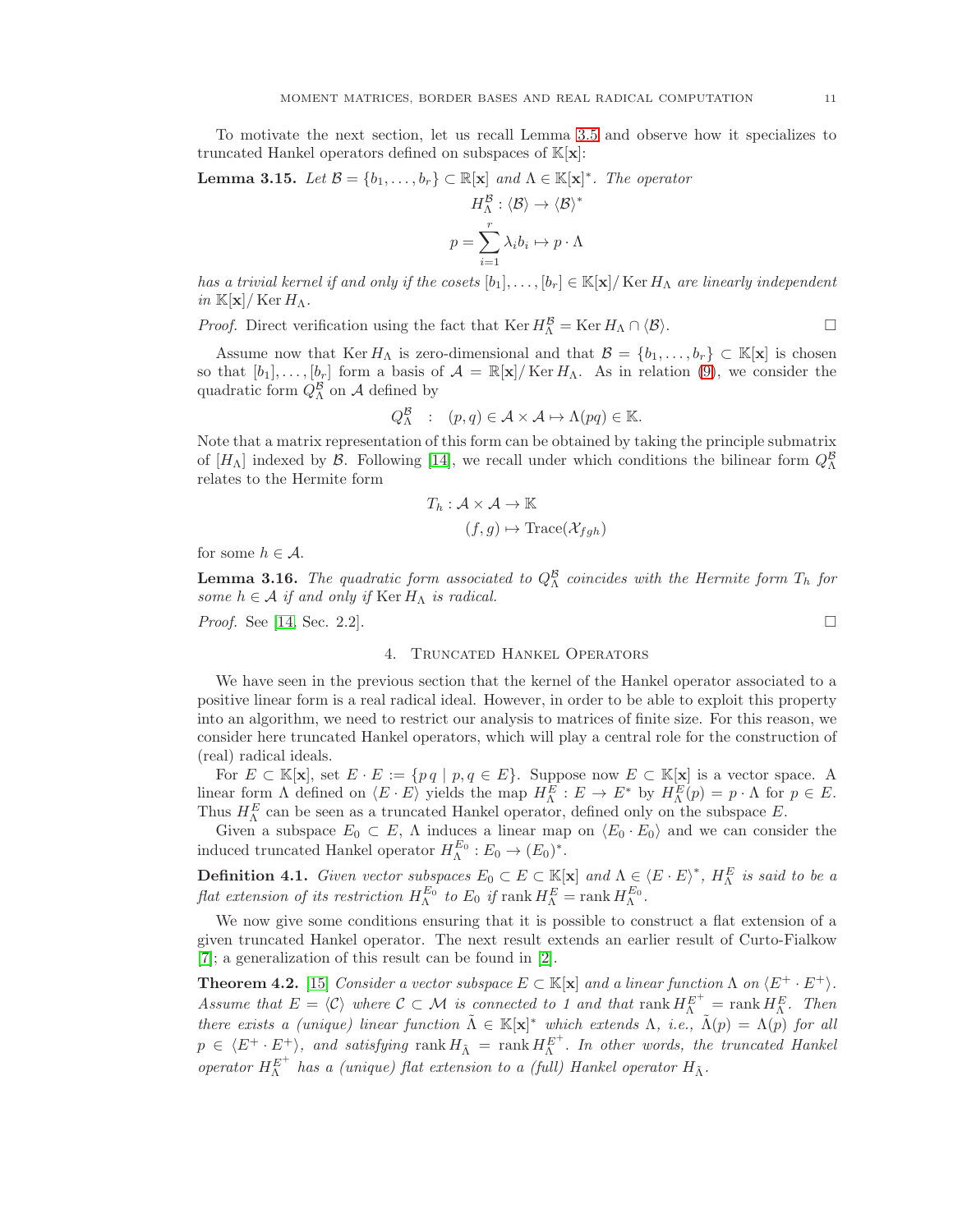<span id="page-11-1"></span>In the following, we will deal with linear forms vanishing on a given set  $G$  of polynomials.

**Definition 4.3.** Given a vector space  $E \subset \mathbb{K}[\mathbf{x}]$  and  $G \subset \langle E \cdot E \rangle$ , define the set

(11) 
$$
\mathcal{L}_{G,E} := \{ \Lambda \in \langle E \cdot E \rangle^* \mid \Lambda(g) = 0 \ \forall g \in G \}.
$$

If  $\mathbb{K} = \mathbb{R}$ , define

(12) 
$$
\mathcal{L}_{G,E,\succeq} := \{ \Lambda \in \mathcal{L}_{G,E} \mid \Lambda(p^2) \geq 0 \ \forall p \in E \}.
$$

For an integer  $t \in \mathbb{N}$  and  $G \subset \mathbb{K}[\mathbf{x}]_{2t}$ , taking  $E = \mathbb{K}[\mathbf{x}]_t$ , we abbreviate our notation and set  $\mathcal{L}_{G,t} := \mathcal{L}_{G,\mathbb{K}[\mathbf{x}]_t}$  and  $\mathcal{L}_{G,t,\succeq} := \mathcal{L}_{G,\mathbb{K}[\mathbf{x}]_t,\succeq}$  when  $\mathbb{K} = \mathbb{R}$ .

4.1. Truncated Hankel operators and radical ideals. In this section, we assume that E is a finite dimensional vector space. The following definition for generic elements of  $\mathcal{L}_{G,E}$  is justified by Theorem [4.6](#page-11-0) below.

**Definition 4.4.** Let  $G \subset \langle E \cdot E \rangle$  where E is a finite dimensional subspace of  $\mathbb{K}[\mathbf{x}]$ . An element  $\Lambda^* \in \mathcal{L}_{G,E}$  is said to be generic if

<span id="page-11-2"></span>(13) 
$$
\operatorname{rank} H_{\Lambda^*}^{E_0} = \max_{\Lambda \in \mathcal{L}_{G,E}} \operatorname{rank} H_{\Lambda}^{E_0}
$$

for all subspaces  $E_0 \subset E$ .

If  $\mathbb L$  is a field containing K, we denote by  $\mathcal L_{G,E}^{\mathbb L}:=\mathcal L_{G,E}\otimes\mathbb L,$  the space obtained by considering the vector spaces over  $\mathbb L$  in [\(11\)](#page-11-1). We recall here a classical result about generic properties over field extensions, which will be used to give a simpler proof of a result that we need from [\[13\]](#page-20-19).

<span id="page-11-3"></span>**Lemma 4.5.** Let K be a field of characteristic 0 and L a field containing K. If  $\Lambda^*$  is a generic element in  $\mathcal{L}_{G,E}^{\mathbb{K}}$ , then it is generic in  $\mathcal{L}_{G,E}^{\mathbb{L}}$ .

*Proof.* The space of matrices  $H_{\Lambda}^{E}$  for  $\Lambda \in \mathcal{L}_{G,E}^{\mathbb{K}}$  is a vector space spanned by a basis  $H_1, \ldots, H_l$ over K (resp. L). Let  $u_1, \ldots, u_l$  be new variables and  $\rho$  be the maximal size of a non-zero minor  $\in \mathbb{K}[\mathbf{u}]$  of  $H(\mathbf{u}) := \sum_{i=1}^l u_i H_i$ . Then for any value of  $\mathbf{u} \in \mathbb{K}^l$  (resp.  $\mathbf{u} \in \mathbb{L}^l$ ), the matrix  $H(\mathbf{u})$ is of rank  $\leq \rho$ . Since K is of characteristic 0 there exists  $\mathbf{u}_0 \in \mathbb{K}^l$  with  $H(\mathbf{u}_0)$  of rank  $\rho$ , which corresponds to a generic element in  $\mathcal{L}_{G, E}^{\mathbb{K}}$  and in  $\mathcal{L}_{G}^{\mathbb{L}}$  $\mathbb{L}_{G,E}.$ 

<span id="page-11-0"></span>**Theorem 4.6.** Let E be a finite dimensional subspace of  $\mathbb{K}[\mathbf{x}]$  and let  $G \subset \langle E \cdot E \rangle$ . Assume  $\Lambda^* \in \mathcal{L}_{G,E}$  is generic, ie. satisfies [\(13\)](#page-11-2). Then, Ker  $H_{\Lambda^*}^E \subset \sqrt{(G)}$ .

*Proof.* By Lemma [4.5,](#page-11-3)  $\Lambda^*$  is a generic element of  $\mathcal{L}_{G,E}$  over  $\mathbb R$  or  $\mathbb C$  and thus we can assume that  $\mathbb{K} = \overline{\mathbb{K}}$ . Let  $v \in V_{\overline{\mathbb{K}}}(G)$ , let  $\underline{1}_v$  denotes the evaluation at v restricted to  $\langle E \cdot E \rangle$  and let  $f \in \text{Ker } H_{\Lambda}^{E}$ . Our objective is to show that  $f(v) = 0$ . Suppose for contradiction that  $f(v) \neq 0$ .

Notice that  $\underline{\mathbf{1}}_v$  and  $\Lambda' := \Lambda^* + \underline{\mathbf{1}}_v$  belong to  $\mathcal{L}_{G,E}$ . As  $\Lambda'(f^2) = f^2(v) \neq 0, f \in \text{Ker } H_K^E \setminus \text{Ker } H_{\Lambda'}^E$  and by the maximality of the rank of  $H_{\Lambda}^E$  Ker  $H_{\Lambda'}^E \not\subset \text{Ker } H_{\Lambda}^E$ . Hence there e  $f' \in \text{Ker } H_{\Lambda'}^E \setminus \text{Ker } H_{\Lambda}^E$ . Then,  $0 = H_{\Lambda'}^E(f') = H_{\Lambda}^E(f') + f'(v) \underline{\mathbf{1}}_v$  implies  $f'(v) \neq 0$ . On the other hand,

$$
0 = H_{\Lambda'}^{E}(f')(f) = \Lambda'(ff') = \Lambda(ff') + f(v)f'(v) = H_{\Lambda^*}^{E}(f)(f') + f(v)f'(v) = f(v)f'(v),
$$

 $y$ ielding a contradiction.  $\Box$ 

4.2. Truncated Hankel operators, positivity and real radical ideals. We first give a result which relates the kernel of  $H_{\Lambda}^{E}$  with the real radical of an ideal  $(G)$ , when  $\Lambda$  is positive and vanishes on a given set  $G$  of polynomials. We start with the following result, which motivates our definition of the generic property for a positive linear form.

<span id="page-11-4"></span>**Proposition 4.7.** For  $\Lambda^* \in \mathcal{L}_{G,E,\succ}$ , the following assertions are equivalent:

- (i) rank  $H_{\Lambda^*}^E = \max_{\Lambda \in \mathcal{L}_{G,E,\succeq}} \text{rank } H_{\Lambda}^E.$
- (ii) Ker  $H_{\Lambda^*}^E \subset \text{Ker } H_{\Lambda}^E$  for all  $\Lambda \in \mathcal{L}_{G,E,\succeq}$ .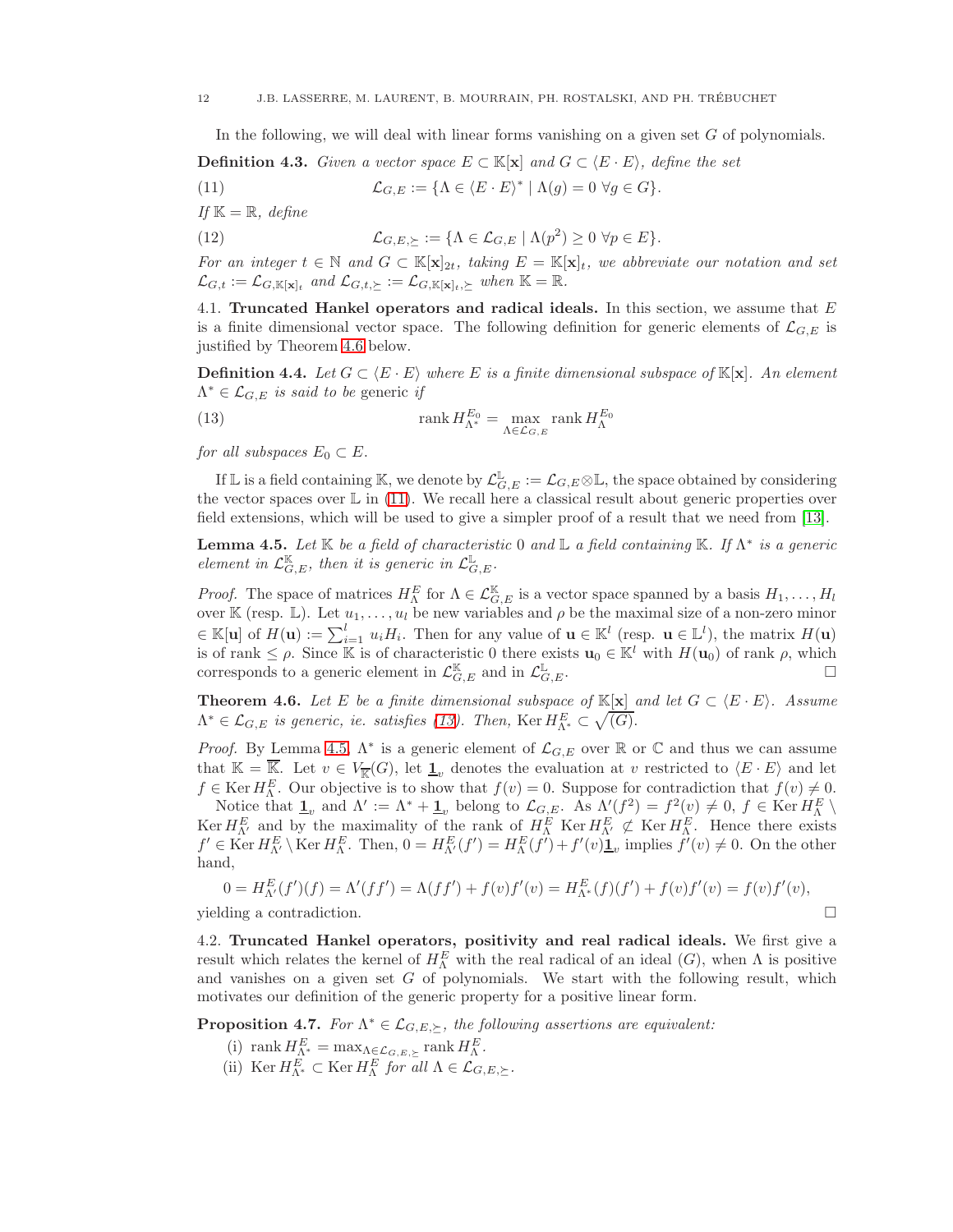(iii) rank  $H_{\Lambda^*}^{E_0} = \max_{\Lambda \in \mathcal{L}_{G,E,\succeq}} \text{rank } H_{\Lambda}^{E_0}$  for any subspace  $E_0 \subset E$ . Call  $\Lambda^* \in \mathcal{L}_{G,E,\succ}$  generic if it satisfies any of the equivalent conditions (i)–(iii) and set

 $\mathcal{K}_{G,E,\succeq} := \text{Ker } H_{\Lambda^*}^E$  for any generic  $\Lambda^* \in \mathcal{L}_{G,E,\succeq}$ .

*Proof.* (i)  $\implies$  (ii): Note that  $\Lambda + \Lambda^* \in \mathcal{L}_{G,E,\succeq}$  and Ker  $H_{\Lambda+\Lambda^*}^E = \text{Ker } H_{\Lambda}^E \cap \text{Ker } H_{\Lambda^*}^E$  (using Lemma [3.12\)](#page-9-0). Hence, rank  $H_{\Lambda+\Lambda^*}^E \ge \text{rank } H_{\Lambda^*}^E$  and thus equality holds. This implies that  $\operatorname{Ker} H_{\Lambda+\Lambda^*}^E = \operatorname{Ker} H_{\Lambda^*}^E$  is thus contained in  $\operatorname{Ker} H_{\Lambda}^E$ .

(ii)  $\Rightarrow$  (iii): Given  $E_0 \subset E$ , we show that Ker  $H_{\Lambda^*}^{E_0} \subset \text{Ker } H_{\Lambda}^{E_0}$ . By Lemma [3.12,](#page-9-0) we have  $\operatorname{Ker} H_{\Lambda^*}^{E_0} \subset \operatorname{Ker} H_{\Lambda^*}^{E}$  and, by the above, we have  $\operatorname{Ker} H_{\Lambda^*}^{E} \subset \operatorname{Ker} H_{\Lambda}^{E}$ . The implication (iii)  $\implies$  (i) is obvious.

<span id="page-12-4"></span>**Lemma 4.8.** let  $G_0 \subset G \subset \langle E \cdot E \rangle$ . Then,  $\mathcal{K}_{G_0,E,\succcurlyeq} \subset \mathcal{K}_{G,E,\succcurlyeq}$ .

*Proof.* Let  $\Lambda \in \mathcal{L}_{G,E,\succeq}$  be a generic element, so that  $\text{Ker } H_{\Lambda}^E = \mathcal{K}_{G,E,\succeq}$ . Obviously,  $\Lambda \in$  $\mathcal{L}_{G_0,E,\succcurlyeq}$ , which implies that Ker  $H_{\Lambda}^E \supseteq \mathcal{K}_{G_0,E,\succcurlyeq}$ .

<span id="page-12-1"></span>**Theorem 4.9.** Let  $G \subset \langle E \cdot E \rangle$ , where E is a finite dimensional subspace of  $\mathbb{R}[\mathbf{x}]$ . Then,  $\mathcal{K}_{G,E,\succcurlyeq} \subset \sqrt[\mathbb{R}]{(G)}.$ 

*Proof.* Let  $\Lambda$  be a generic element of  $\mathcal{L}_{G,E,\succcurlyeq}$ , so that  $\mathcal{K}_{G,E,\succcurlyeq} = \text{Ker } H_{\Lambda}^E$ , and let  $v \in V_{\mathbb{R}}(G)$ ; we show that  $\text{Ker } H_0^E \subset I(v)$ . As  $\underline{\mathbf{1}}_v$ , the evaluation at v restricted to  $\langle E \cdot E \rangle$ , belongs to  $\mathcal{L}_{G,E} \geqslant$ we deduce using Proposition [4.7](#page-11-4) that  $\text{Ker } H_{\Lambda}^{E} \subset \text{Ker } H_{\mathbb{L}_{v}}^{E} \subset I(v)$ . This implies  $\text{Ker } H_{\Lambda}^{E} \subset I(\mathbb{V}_{\mathbb{R}}(G)) = \sqrt[3]{G}$ .

Given a subset  $F \subset \mathbb{R}[\mathbf{x}]$  and  $t \in \mathbb{N}$ , consider for G the prolongation  $\langle F | 2t \rangle$  of F to degree 2t, and the subspace  $E = \mathbb{R}[\mathbf{x}]_t$ . For simplicity in the notation we set

(14) 
$$
\mathcal{K}_{F,t,\succcurlyeq} := \mathcal{K}_{\langle F | 2t \rangle, \mathbb{R}[\mathbf{x}]_t, \succcurlyeq},
$$

which is thus contained in  $\sqrt[R]{(F)}$ , by Theorem [4.9.](#page-12-1) The next result (from [\[12\]](#page-20-1)) shows that equality holds for t large enough.

<span id="page-12-3"></span><span id="page-12-0"></span>**Theorem 4.10.** [\[12\]](#page-20-1) Let  $F \subset \mathbb{R}[\mathbf{x}]$ . There exists  $t_0 > 0$  such that  $(\mathcal{K}_{F,t,\geq}) = \sqrt[\mathbb{R}]{(F)}$  for all  $t \geq t_0$ .

# 5. Algorithm

In this section, we describe the new algorithm to compute the (real) radical of an ideal. But before, we recall the graded moment matrix approach for computing the real radical developed in [\[13\]](#page-20-19), and the border basis algorithm developed in [\[17\]](#page-20-0).

5.1. The graded moment matrix algorithm. In the graded approach, the following family of spaces is considered:

$$
\mathcal{L}_{F,t,\succeq} := \mathcal{L}_{\langle F | 2t \rangle, \mathbb{R}[\mathbf{x}]_t, \succeq} \n= \{ \Lambda \in \mathbb{R}[\mathbf{x}]_{2t} \mid \forall f \in \langle F | 2t \rangle, \Lambda(f) = 0 \text{ and } \forall p \in \mathbb{R}[\mathbf{x}]_t, \Lambda(p^2) \geq 0 \}.
$$

For  $\Lambda \in \mathcal{L}_{F,t,\succeq}$ , let  $H_{\Lambda}^t := H_{\Lambda}^{\mathbb{R}[\mathbf{x}]_t}$ .

Algorithm [5.1](#page-12-2) presents the graded moment matrix algorithm described in [\[12\]](#page-20-1).

<span id="page-12-2"></span>This algorithm requires in the first step to solve semi-definite programming problems on matrices of size the number of all monomials in degree  $t$ . This number is growing very quickly with the degree when the number of variables is important, which significantly slows down the performance of the method when several loops are necessary. The extension to compute the radical is also possible with this approach by doubling the variables and by embedding the problem over  $\mathbb{C}^n$  in  $\mathbb{R}^{2n}$ . The correctness of the algorithm relies on Theorem [4.10](#page-12-3) which comes from [\[12\]](#page-20-1).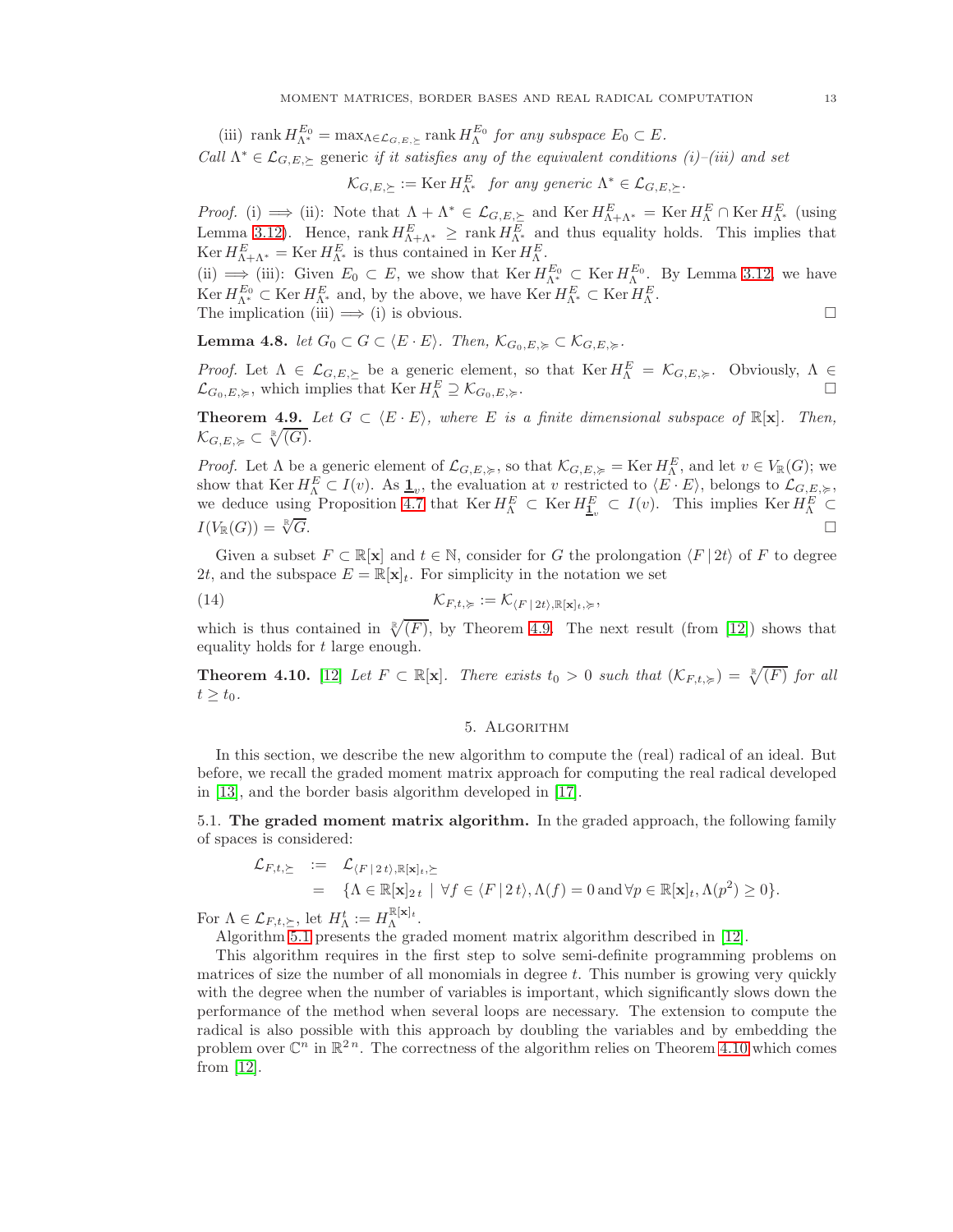| Algorithm 5.1: GRADED REAL RADICAL                                                                                  |
|---------------------------------------------------------------------------------------------------------------------|
| <b>Input:</b> a finite family F of polynomials of $\mathbb{R}[\mathbf{x}]$ .                                        |
| Set $t := 1$ and $\delta = \max\{\deg(f), f \in F\};$                                                               |
| (1) Choose a generic $\Lambda$ in $\mathcal{L}_{F,t,\succ};$                                                        |
| (2) Check wether rank $H_{\Lambda}^{s} = \text{rank } H_{\Lambda}^{s+1}$ for some s such that $\delta \leq s < t$ ; |
| (3) If not, increase $t := t + 1$ and repeat from step (1);                                                         |
| (4) Compute Ker $H_{\Lambda}^{s}$ ;                                                                                 |
| <b>Output:</b> $\sqrt[R]{(F)} = (\ker H_{\Lambda}^s)$ .                                                             |

5.2. The border basis algorithm. Algorithm [5.2](#page-13-0) presents the border basis algorithm described in [\[17\]](#page-20-0). Hereafter, we analyze shortly the different steps.

<span id="page-13-0"></span>

| Algorithm 5.2: BORDER BASIS                                                                                                                                              |
|--------------------------------------------------------------------------------------------------------------------------------------------------------------------------|
| <b>Input:</b> a family F of polynomials of $\mathbb{K}[\mathbf{x}]$ .                                                                                                    |
| Set $t := 0$ , $\mathcal{B} := \{1\}$ , $G := \emptyset$ and $\delta = \max\{\deg(f), f \in F\}$ ;                                                                       |
| (1) Compute the reduction $\tilde{F}$ of $F_{t+1}$ on $\langle \mathcal{B} \rangle_{t+1}$ with respect to $G$ ;                                                          |
| (2) Set $t' := \min\{\deg(p), p \in \tilde{F}, p \neq 0\} - 1$ ;                                                                                                         |
| (3) Compute a minimal $\tilde{G}$ such that $\langle \tilde{G} \rangle := \langle G^+, \tilde{F} \rangle \cap \langle \mathcal{B}^+ \rangle_{t'+1};$                     |
| (4) Set $t'' = \min\{\deg(p), p \in \tilde{G} \cap \langle \mathcal{B} \rangle, p \neq 0\} - 1$ ; Compute $\tilde{\mathcal{B}}$ connected to 1 such that                 |
| $\langle \mathcal{B}^+\rangle_{t''+1} := \langle \mathcal{B}\rangle_{t''+1} \oplus \langle G\rangle_{t''+1};$                                                            |
| (5) Compute a rewriting family $G''$ of $\tilde{G}_{t''+1}$ with respect to $\mathcal{B}_{t''+1}$ ;                                                                      |
| (6) If $G'' \neq G$ or $\tilde{\mathcal{B}} \neq \mathcal{B}$ or $t'' < \delta$ then set $t := t'' + 1$ , $\mathcal{B} := \tilde{\mathcal{B}}, G := G''$ and repeat from |
| step $(1)$ ;                                                                                                                                                             |
| <b>Output:</b> the border basis $G$ of $(F)$ with respect to $\beta$ .                                                                                                   |

In step (1), the reduction of a polynomial p by a rewriting family G for a set  $\beta$  consists of the following procedure: For each monomial  $x^{\alpha}$  of the support of p which is of the form  $\mathbf{x}^{\alpha} = x_i \mathbf{x}^{\alpha'} \mathbf{x}^{\alpha''}$  with  $\mathbf{x}^{\alpha'} \in \mathcal{B}$  and  $\mathbf{x}^{\alpha''}$  of the smallest possible degree, if there exists an element  $g = x_i \mathbf{x}^{\alpha'} - r \in G$  with  $r \in \langle \mathcal{B} \rangle$ , then the monomial  $\mathbf{x}^{\alpha}$  is replaced by  $\mathbf{x}^{\alpha''} r$ . This is repeated until all monomials of the remainder are in B.

Step (3) consists of the following steps: take the coefficient matrix  $M = [M_0|M_1]$  of the polynomials in  $G^+ \cup \tilde{F}$  where the block  $M_0$  is indexed by the monomials in  $\partial \mathcal{B}^+$  and the block  $M_1$  is indexed by the monomials in  $\beta$  for a given ordering of the monomials, compute a rowechelon reduction  $\tilde{M}$  of M, and deduce the polynomials of  $\tilde{G}$  corresponding to the non-zero rows of  $\tilde{M}$ . For  $p \in \tilde{G}$  corresponding to a non-zero row of  $\tilde{M}$ , the monomial indexing its first non-zero coefficients is denoted  $\gamma(p)$ . Notice that  $\langle \tilde{G} \rangle := \langle G^+, \tilde{F} \rangle \cap \langle \mathcal{B}^+ \rangle_{t'+1}$  contains the elements of  $C^+(G_{t'})$ .

Step (4) consists

- of removing the monomials  $\gamma(p)$  for  $p \in \langle \tilde{G}_{t''+1} \rangle \cap \langle \mathcal{B} \rangle_{t''+1}$ , and
- of adding the monomials in  $\partial \mathcal{B} \setminus {\gamma(p) | p \in \tilde{G}}$  of degree  $\leq t'' + 1$ .

Step (5) consists of auto-reducing the polynomials  $p \in \tilde{G}$  of degree  $\leq t''$  so that  $\gamma(p)$  is the only term of p in  $\partial\tilde{\beta}$ . This is done by inverting the coefficient matrix of  $\tilde{G}$  with respect to the monomials in  $\partial \tilde{\mathcal{B}}$ . Notice that as  $\langle \mathcal{B}^+ \rangle_{t''+1} := \langle \tilde{\mathcal{B}} \rangle_{t''+1} \oplus \langle \tilde{G} \rangle_{t''+1}, \tilde{G}$  is complete in degree  $t''+1$ .

In step  $(6)$ , if the test is valid then the loop start again with G a rewriting family of degree t with respect to B, which is by definition included in  $\langle B^+\rangle_t$ . Thus, at each loop,  $\tilde{G}$  contains G and  $C^+(G) \subset \langle G^+ \rangle \cap \langle \mathcal{B}^+ \rangle_{t+1} \subset \langle \tilde{G} \rangle$ .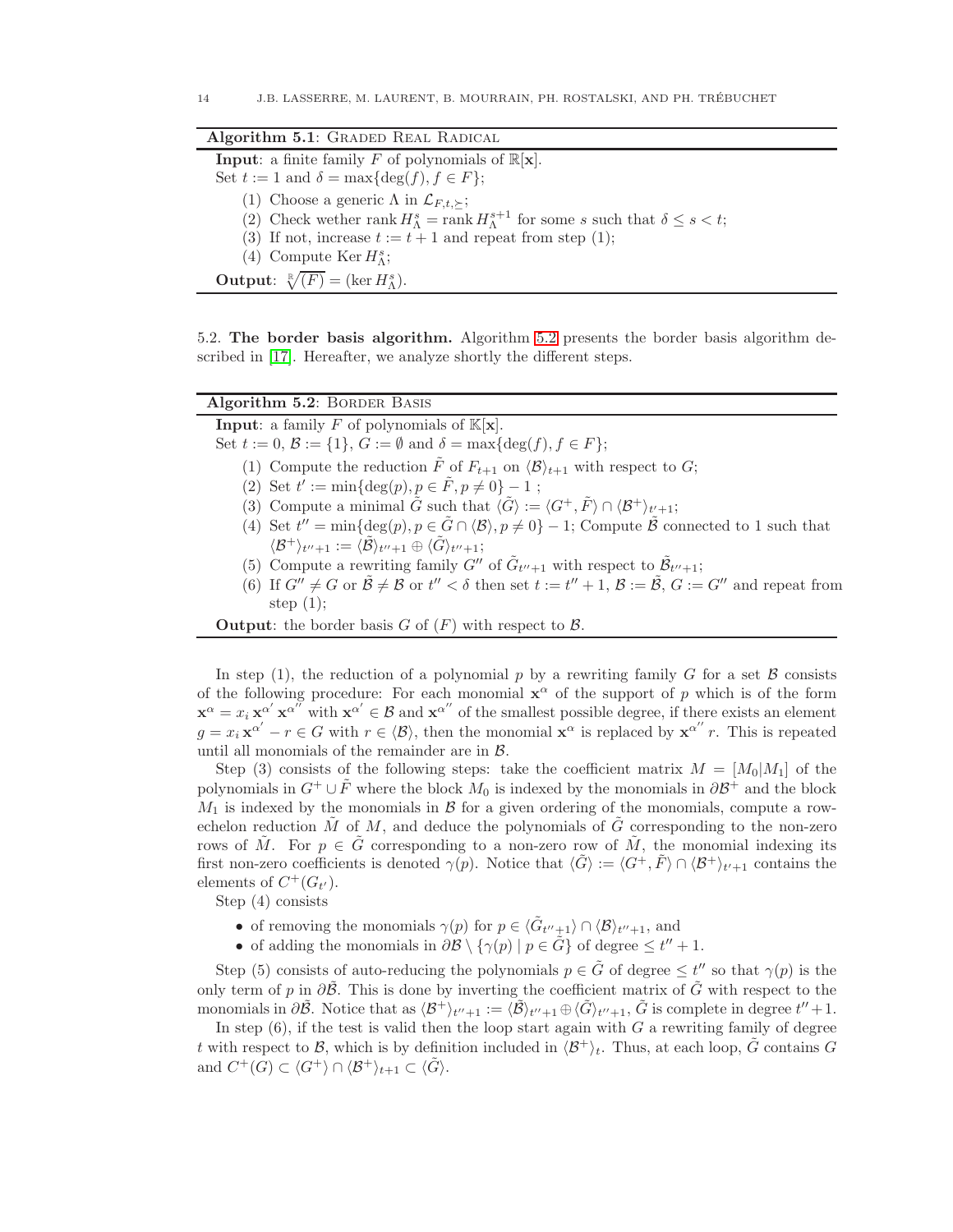The algorithm stops if  $G'' = G$  and  $\tilde{B} = B$  and  $t \ge \delta$ . Then  $t'' = t$ ,  $\tilde{G} = G$  and  $C^+(G) \subset$  $\tilde{G} = G$  is reduced to 0 by G. If G is a rewriting family complete in degree t for  $\mathcal{B}$ , we deduce by Theorem [2.12](#page-5-1) that  $\pi_{G,\mathcal{B}}$  is the projection of  $\mathbb{K}[\mathbf{x}]_t$  on  $\langle \mathcal{B} \rangle_t$  along  $\langle G | t \rangle$ . As  $\tilde{\mathcal{B}} = \mathcal{B}$ , we also have  $t \ge \max\{\deg(b) \mid b \in \mathcal{B}\}\$  so that G is a border basis with respect to B. As  $t \ge \delta$ , the elements of F reduce to 0 by  $G \subset F$ . Thus  $(G)=(F)$ .

It is proved in [\[17\]](#page-20-0) that this algorithm stops when the ideal  $(F)$  is zero-dimensional. Thus its output G is the border basis of the ideal  $(F)$  with respect to  $\beta$ .

5.3. K-Radical Border Basis algorithm. Our new radical border basis algorithm can be seen as a combination of the graded real radical algorithm and the border basis algorithm. The modification of the border basis algorithm consists essentially of generating new elements of the (real) radical of the ideal at each loop (step  $(1')$  in Algorithm [5.3\)](#page-14-0), and to use these new relations (which are in the (real) radical by Theorem [4.6](#page-11-0) and Theorem [4.9\)](#page-12-1) in step (3). In the case when  $\mathbb{K} = \mathbb{C}$ , a final stage is added to get the generators of the radical of a Gorenstein ideal (step (7) below).

## <span id="page-14-0"></span>Algorithm 5.3: K-RADICAL BORDER BASIS

**Input:** a family F of polynomials of  $K[x]$ .

Set  $t = 0$ ,  $\mathcal{B} = \{1\}$ , and  $G = \emptyset$ ; (1') Compute a (maximal)  $S \subset \mathcal{B}_{t+1}$  such that  $S \cdot S$  can be reduced by G onto  $\mathcal{B}_{t+1}$  and  $K := \text{GENERALCKERNEL}_{\mathbb{K}}(G, \mathcal{B}, S);$ 

- (1) Compute the reduction  $\tilde{F}$  of  $F_{t+1}$  on  $\langle \mathcal{B}^+ \rangle_{t+1}$  with respect to  $G$ ;
- (2) Set  $t' := \min\{\deg(p), p \in \tilde{F} \cup K, p \neq 0\} 1;$
- (3) Compute  $\tilde{G}$  such that  $\langle \tilde{G} \rangle := \langle G^+, \tilde{F}, K \rangle \cap \langle \mathcal{B}^+ \rangle_{t'+1};$
- (4) Compute  $\tilde{\mathcal{B}}$  connected to 1 and  $t'' \leq t'$  maximal such that  $\langle \mathcal{B}^+\rangle_{t''+1} := \langle \tilde{\mathcal{B}} \rangle_{t''+1} \oplus \langle \tilde{G} \rangle_{t''+1};$
- (5) Compute a rewriting family  $G''$  of  $\tilde{G}_{t''+1}$  with respect to  $\tilde{\mathcal{B}}$ ;
- (6) If  $G'' \neq G$  or  $\tilde{\mathcal{B}} \neq \mathcal{B}$  or  $t'' < \delta$  then set  $t := t'' + 1$ ,  $\mathcal{B} := \tilde{\mathcal{B}}$ ,  $G := G''$  and repeat from step  $(1)$ ;
- (7) if  $\mathbb{K} = \mathbb{C}$  then  $[G, \mathcal{B}] :=$  SOCLE $(G, \mathcal{B}, \Lambda)$ ;
- **Output:** The border basis G of the ideal  $\sqrt[\kappa]{(F)}$  with respect to B.

The two new ingredients that we describe below are the function GENERICKERNEL (see Algorithm [5.4\)](#page-14-1) used to generate new polynomials in the (real) radical, and the function Socle (see Algorithm [5.5\)](#page-14-2) which computes the generators of the radical from the border basis of a Gorenstein ideal when  $\mathbb{K} = \mathbb{C}$ .

<span id="page-14-3"></span>**Definition 5.1.** Given a rewriting family F with respect to B and  $S = {\mathbf{x}^{\beta_1}, \dots, \mathbf{x}^{\beta_l}}$ , we define  $F^{\text{red}}$  as the following family of polynomials : For all  $\mathbf{x}^{\beta_i}, \mathbf{x}^{\beta_j} \in S$  such that  $\pi_{F,\mathcal{B}}(\mathbf{x}^{\beta_i+\beta_j})$ exists and is in  $\langle S \cdot S \rangle$ , we define  $\kappa_{\beta_i+\beta_j}(\mathbf{x}) = \mathbf{x}^{\beta_i+\beta_j} - \pi_{F,B}(\mathbf{x}^{\beta_i+\beta_j})$  and  $\kappa_{\beta_i+\beta_j} = 0$  otherwise.

With  $F^{\text{red}}$  as in Definition [5.1,](#page-14-3) we are going to analyze the corresponding spaces  $\mathcal{L}_{F^{\text{red}},S}$ ,  $\mathcal{L}_{F^{red},S,\succ},\mathcal{K}_{F^{red},S,\succ}$ . Notice that by construction  $F^{red} \subset \langle F | t \rangle$  where  $t = 2 \max\{\deg(s) \}$  $s \in S$ .

The construction of the generic kernel  $\mathcal{K}_{F^{\text{red}},S}$  (resp.,  $\mathcal{K}_{F^{\text{red}},S,\succcurlyeq}$ ) is implemented by Algorithm [5.4.](#page-14-1) This routine is the one that is executed for finding effectively new equations in the (real) radical.

<span id="page-14-2"></span><span id="page-14-1"></span>Notice that primal-dual interior point solver implementing a self dual embedding do return such a solution automatically. For a remark on how to use other solvers, see [\[12,](#page-20-1) Remark 4.15].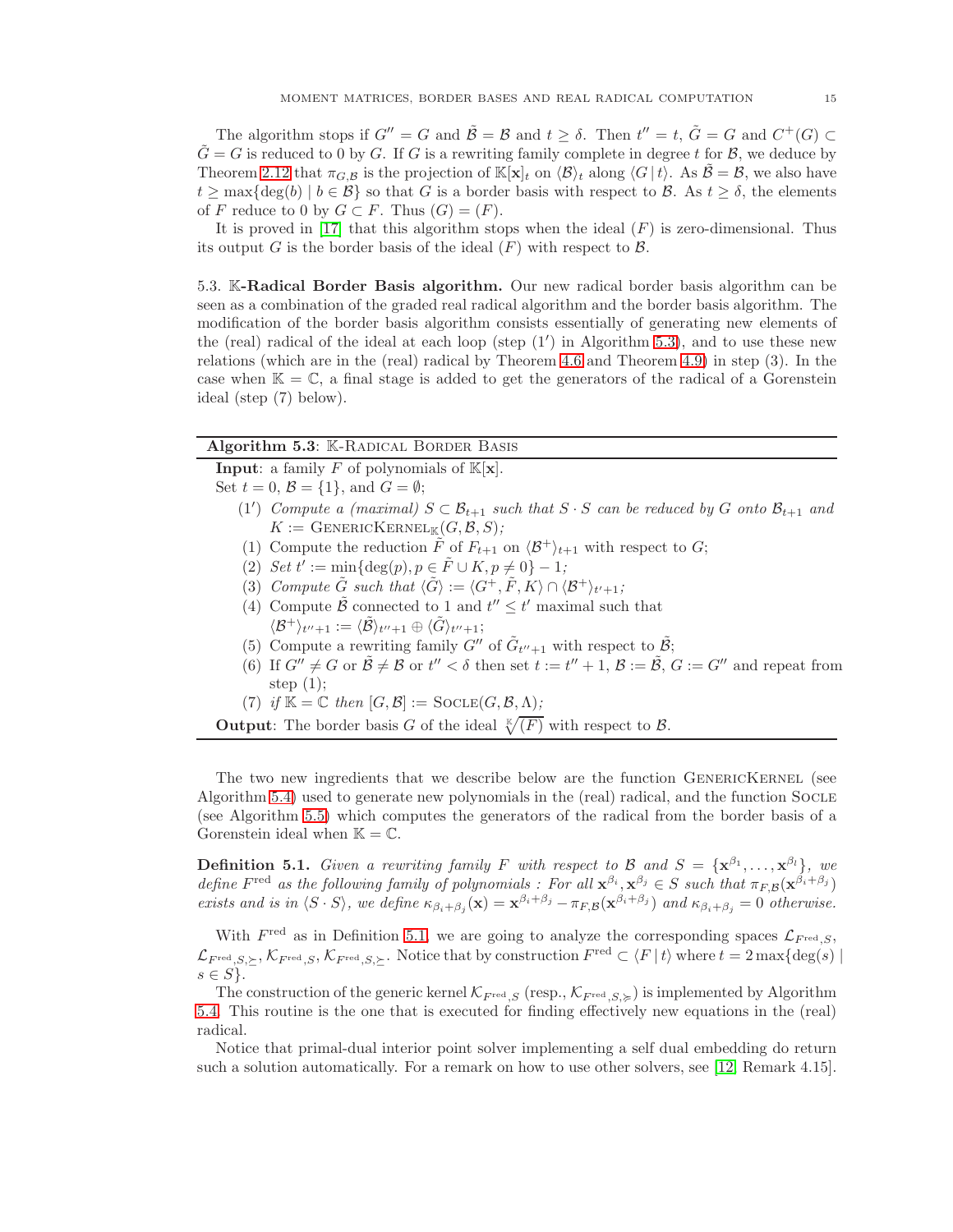# Algorithm 5.4: GENERICKERNEL<sub>K</sub> $(F, \mathcal{B}, S)$

**Input:** A rewriting family F with respect to  $\beta$  allowing reduction for all the monomials in  $S \cdot S$ .

- (1) If  $\mathbb{K} = \mathbb{C}$ , we construct an element  $\Lambda \in \mathcal{L}_{F^{\text{red}},S}$  such that  $H_{\Lambda}^S$  has maximal rank, by taking a generic element of the linear space  $\mathcal{L}_{F^{\text{red}}},$
- (2) If  $\mathbb{K} = \mathbb{R}$ , we construct an element of  $\Lambda \in \mathcal{L}_{F^{red}, S, \succcurlyeq}$  such that  $H_{\Lambda}^S$  has maximal rank, by computing an element in the relative interior of the feasible region of the following semi-definite programming problem:

 $-H = (h_{\alpha,\beta})_{\alpha,\beta \in S} \succcurlyeq 0$ 

- H satisfies the Hankel constraints  $h_{0,0} = 1$ ,  $h_{\alpha,\beta} = h_{\alpha',\beta'}$  if  $\alpha + \beta = \alpha' + \beta'$ .
- H satisfies the linear constraints  $\sum_{\alpha} h_{\alpha} \kappa_{\beta,\alpha} = 0$  for all  $\beta \in S \cdot S$  such that  $\kappa_{\beta} = \sum_{\alpha} \kappa_{\beta,\alpha} \mathbf{x}^{\alpha} \neq 0.$
- (3) Then we compute K as a basis of the kernel of  $H_{\Lambda}^S$ .

**Output:** A family K of polynomials in  $\sqrt[K]{(F)}$ .

# Algorithm 5.5:  $SocLE(G, \mathcal{B}, \Lambda)$

**Input:** A border basis G for B connected to 1 and  $\Lambda \in \langle \mathcal{B} \cdot \mathcal{B} \rangle^*$  such that  $H_{\Lambda}^{\mathcal{B}}$  is invertible.

- (1) Compute a dual basis of  $\mathcal{B} = \{b_1, \ldots, b_r\}$  as follows:  $[d_1, \ldots, d_r] = H^{-1}[b_1, \ldots, b_r]$ where  $H = (\Lambda(b_i b_j))_{1 \leq i,j \leq r}$  is the matrix of  $H_{\Lambda}^{\mathcal{B}}$ ;
- (2) Compute  $\Delta = \sum_{i=1}^{r} b_i \overline{d_i}$  and the matrix  $H_{\Delta} = (\Lambda(\Delta b_i b_j))_{1 \leq i,j \leq r}$  by reduction of the elements  $\Delta b_i b_j$  by G to linear combinations of elements in  $\mathcal{B}$ ;
- (3) Compute  $G' = \ker H_{\Delta}$  and apply the normal form algorithm to  $G' \cup G$  in order to deduce a basis  $\tilde{\mathcal{B}} \subset \mathcal{B}$  connected to 1 and a border basis  $G''$  for  $\tilde{\mathcal{B}}$  such that  $(G''') = (G' \cup G) = \sqrt{F}.$

<span id="page-15-0"></span>**Output:** A basis  $\tilde{\mathcal{B}}$  connected to 1 and a border basis  $G''$  of  $\sqrt{(F)}$  for  $\tilde{\mathcal{B}}$ .

# 6. Correctness of the algorithms

In this section, we analyse separately the correctness of the algorithm over  $\mathbb R$  and  $\mathbb C$ .

6.1. Correctness for real radical computation. We prove first the correctness of Algorithm [5.3](#page-14-0) over R.

<span id="page-15-1"></span>**Lemma 6.1.** If G is a rewriting family complete in degree 2t for B, then for  $\Lambda \in \langle G | 2t \rangle^{\perp}$ 

$$
\operatorname{Ker} H_{\Lambda}^{\mathbb{K}[\mathbf{x}]_t} \equiv \operatorname{Ker} H_{\Lambda}^{\mathcal{B}_t} \mod \langle G | t \rangle.
$$

*Proof.* For  $\Lambda \in \langle G | 2t \rangle^{\perp}$ , we have

$$
p \in \text{Ker } H_{\Lambda}^{\mathbb{K}[\mathbf{x}]_t} \Leftrightarrow \Lambda(p \, q) = 0 \ \forall q \in \mathbb{K}[\mathbf{x}]_t
$$

$$
\Leftrightarrow \Lambda(b \, q) = 0 \ \forall q \in \mathbb{K}[\mathbf{x}]_t \text{ where } b \in \langle \mathcal{B} \rangle_t = p \mod \langle G \, | \, t \rangle
$$

$$
\Leftrightarrow \Lambda(b \, b') = 0 \ \forall b \in \langle \mathcal{B} \rangle_t
$$

$$
\Leftrightarrow \ b \in \text{Ker } H_{\Lambda}^{\mathcal{B}_t}.
$$

Therefore

$$
\operatorname{Ker} H_{\Lambda}^{{\mathbb{K}}[{\mathbf{x}}]_t} \equiv \operatorname{Ker} H_{\Lambda}^{{\mathcal{B}}_t} \mod \langle G \, | \, t \rangle,
$$

which proves the equality of the two kernels modulo  $\langle G | t \rangle$ .

<span id="page-15-2"></span>**Lemma 6.2.** If G is a rewriting family complete in degree 2t for B, such that  $\mathbb{K}[\mathbf{x}]_{2t} =$  $\langle \mathcal{B} \rangle_{2t} \oplus \langle G | 2t \rangle$ , then

$$
\langle \mathcal{K}_{G,t,\succeq} | t \rangle \equiv \langle \mathcal{K}_{G^{\text{red}}, \mathcal{B}_t, \succeq} | t \rangle \mod \langle G | t \rangle.
$$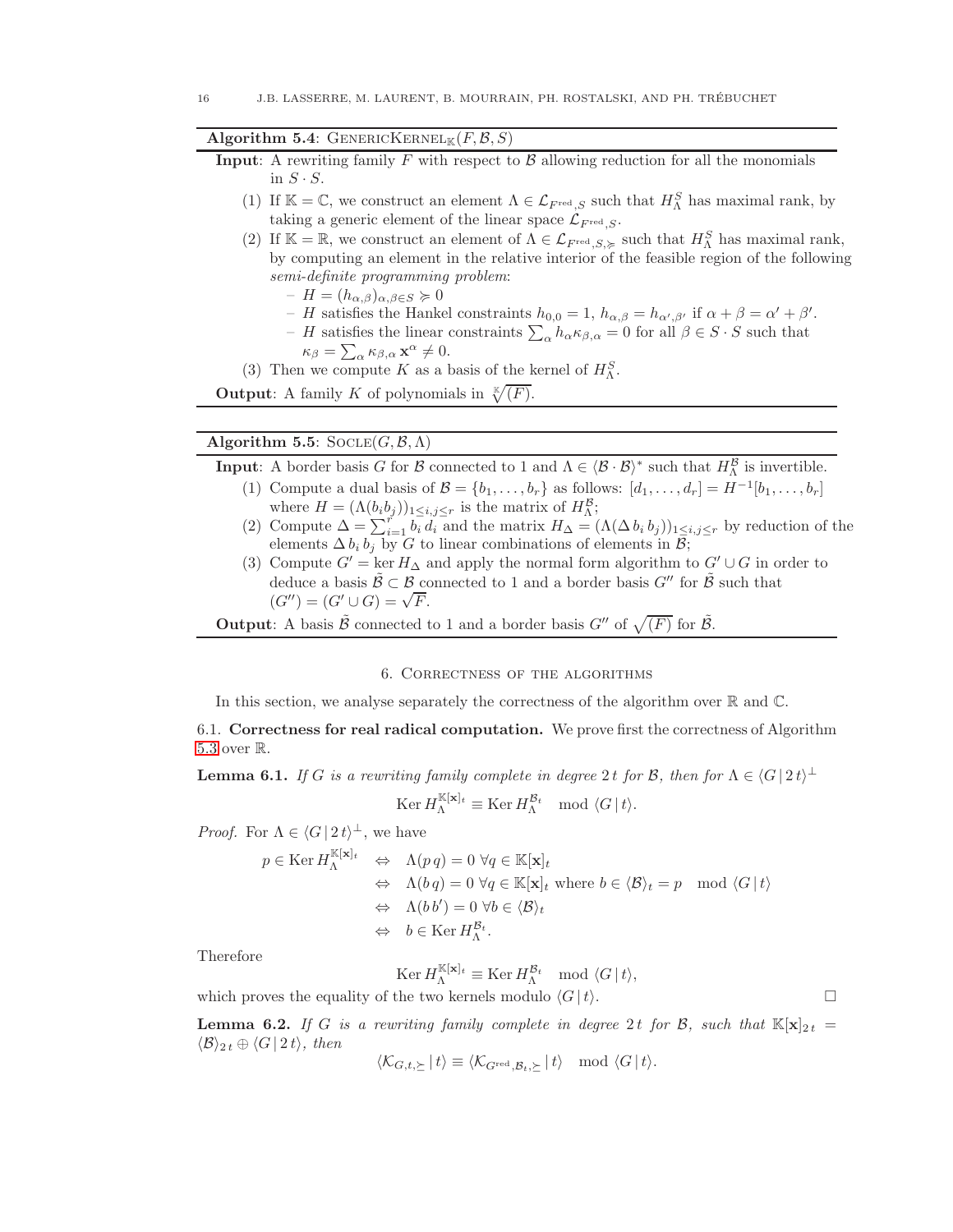*Proof.* Let  $\Lambda \in \langle G | 2t \rangle^{\perp}$  be a generic element such that  $\mathcal{K}_{G,t,\succeq} = \text{Ker } H_{\Lambda}^{\mathbb{K}[\mathbf{x}]_t}$ . By Lemma [6.1](#page-15-1) and Proposition [4.7,](#page-11-4) we have

$$
\mathcal{K}_{G,t,\succeq} = \operatorname{Ker} H_{\Lambda}^{\mathbb{K}[\mathbf{x}]_t} \equiv \operatorname{Ker} H_{\Lambda}^{\mathcal{B}_t} \mod \langle G | t \rangle \supset \mathcal{K}_{\mathcal{B}_t,\succeq} \mod \langle G | t \rangle.
$$

Conversely, let  $\Lambda \in \langle G^{\text{red}} \rangle^{\perp}$  be a generic element such that  $\mathcal{K}_{G,\mathcal{B}_t,\succeq} = \text{Ker } H_{\Lambda}^{\mathcal{B}_t}$ . As  $\langle G^{\text{red}} \rangle \subset$  $\langle G | 2t \rangle$ , there exists  $\tilde{\Lambda} \in \langle G | 2t \rangle^{\perp}$  which extends  $\Lambda$  to  $\mathbb{K}[\mathbf{x}]_t$ . Then we have

$$
\mathcal{K}_{G,\mathcal{B}_t,\succeq} = \operatorname{Ker} H_{\tilde{\Lambda}}^{\mathcal{B}_t} = \operatorname{Ker} H_{\tilde{\Lambda}}^{\mathcal{B}_t}
$$
  
\n
$$
\equiv \operatorname{Ker} H_{\tilde{\Lambda}}^{\mathbb{K}[\mathbf{x}]_t} \mod \langle G | t \rangle \supset \mathcal{K}_{G,t,\succeq} \mod \langle G | t \rangle.
$$

<span id="page-16-1"></span>**Lemma 6.3.** If Algorithm [5.3](#page-14-0) terminates with outputs G and B, then  $(G) = \sqrt[{\mathbb{R}}/F)$  and B is a basis of  $\mathbb{K}[\mathbf{x}]/\sqrt[\mathbb{R}]{(F)}$ .

*Proof.* If the algorithm stops, all boundary polynomials of  $C^+(G)$  reduce to 0 by G. By Theorem [2.12,](#page-5-1) for all t we have  $\mathbb{K}[\mathbf{x}]_{2t} = \langle \mathcal{B} \rangle_{2t} \oplus \langle G | 2t \rangle$ . As  $\mathcal{K}_{G^{\text{red}}, \mathcal{B}_t \succ} = \{0\}$  by Lemma [6.2,](#page-15-2) we deduce that

$$
\mathcal{K}_{G,t,\succeq} \subset \langle G \, | \, t \rangle.
$$

By Theorem [4.10,](#page-12-3) there exists  $s_0$  such that

$$
(\mathcal{K}_{F,s_0,\succeq}) = \sqrt[\mathbb{R}]{I},
$$

where  $I = (F)$ . By lemma [4.8,](#page-12-4) for  $t \geq s_0$ ,

$$
\mathcal{K}_{F,s_0,\succeq} \subset \mathcal{K}_{G,t,\succeq} \subset \langle G \, | \, t \rangle \subset \sqrt[\mathbb{R}]{I},
$$

which implies that  $(G) = \sqrt[R]{I}$ .

**Proposition 6.4.** Assume that  $V_{\mathbb{R}}(F)$  is finite. Then the algorithm [5.3](#page-14-0) terminates. It outputs a border basis G for B connected to 1, such that  $\mathbb{R}[\mathbf{x}] = \langle \mathcal{B} \rangle \oplus (G)$  and  $(G) = \sqrt[\mathbb{R}]{I}$ .

Proof. First, we are going to prove by contradiction that when the number of real roots is finite, the algorithm terminates.

Suppose that the loop goes for ever. Notice that at each step either  $G$  is extended by adding new linearly independent polynomials or it moves to degree  $t + 1$ . Since the number of linearly independent polynomials added to G in degree  $\leq t$  is finite, there is a step in the loop from which  $G$  is not modified any more. In this case, all boundary  $C$ -polynomials of elements of  $G$ of degree  $\leq t$  are reduced to 0 by  $G_t$ . By Theorem [2.12,](#page-5-1) we have

(15) 
$$
\mathbb{R}[\mathbf{x}]_t = \langle \mathcal{B} \rangle_t \oplus \langle G_t | t \rangle.
$$

We have assumed that the loop goes for ever, thus this property is true for any degree  $t$ . By Theorem [4.10,](#page-12-3) there exists  $s_0$  such that

<span id="page-16-0"></span>
$$
(\mathcal{K}_{F,s_0/2,\succeq}) = \sqrt[\mathbb{R}]{I}.
$$

As any element of  $\langle F | s_0 \rangle$  reduces to 0 by the rewriting family  $G_{s_0}$ , we have  $\langle F | s_0 \rangle \subset \langle G_{s_0} | s_0 \rangle$ . By Lemma [4.8,](#page-12-4) we deduce that

$$
\mathcal{K}_{F,s_0/2,\succeq} \quad \subset \quad \mathcal{K}_{G_{s_0},s_0/2,\succeq}.
$$

For a high enough number of loops, the set  $G_{s_0}$  is not modified and we have  $\mathcal{K}_{G_{s_0},\mathcal{B}_{s_0/2},\succ}=\{0\}.$ Applying Lemma [6.2](#page-15-2) using Equation [\(15\)](#page-16-0), we have

$$
\mathcal{K}_{G_{s_0}, s_0/2, \succeq} \subset \langle G_{s_0} \, | \, s_0 \rangle
$$

By construction  $G_{s_0} \subset \sqrt[\mathbb{R}]{I}$ , thus

$$
(G_{s_0})=\sqrt[\mathbb{R}]{I}.
$$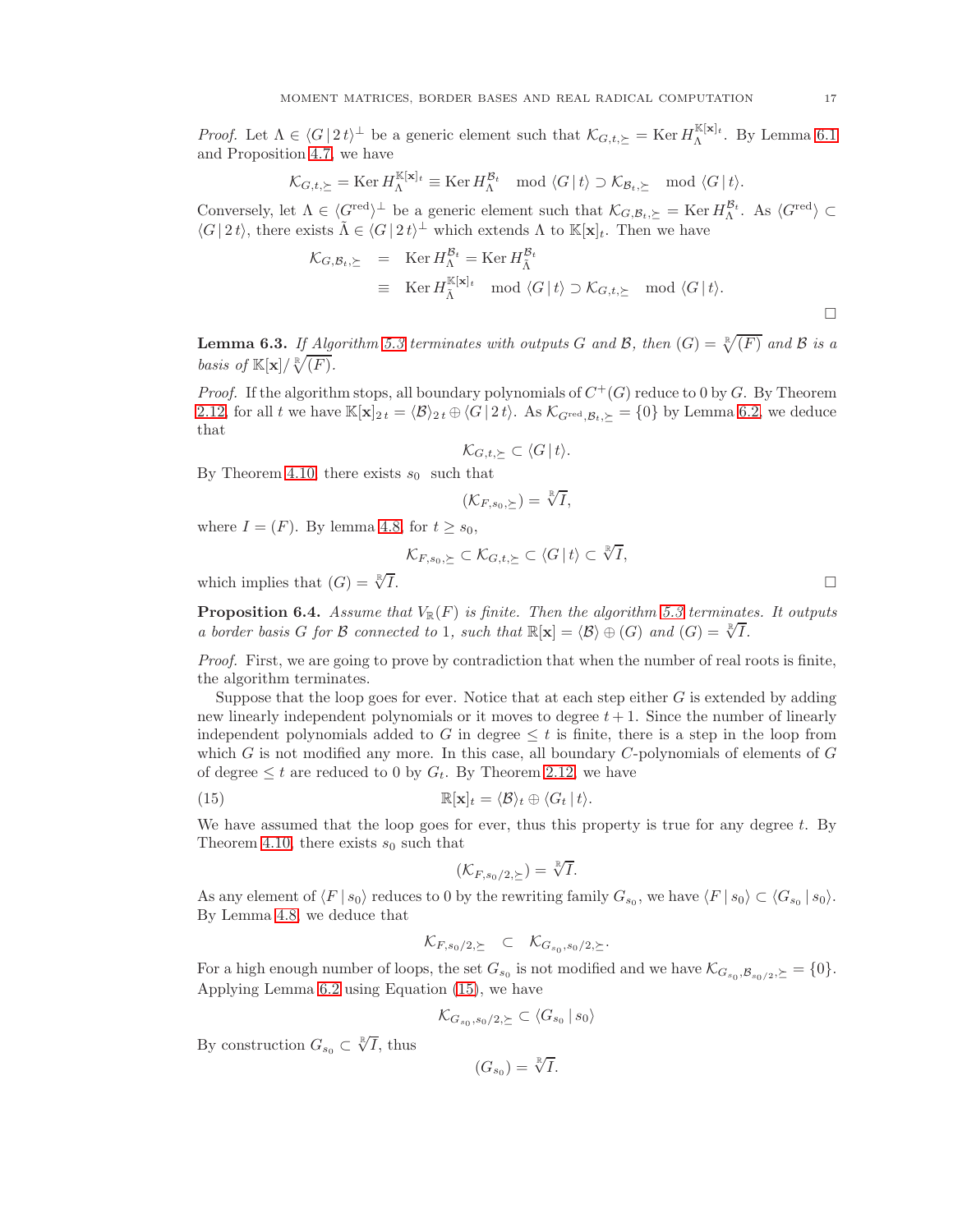Let  $\mathcal{B}_0 \subset \mathbb{R}[\mathbf{x}]$  which defines a basis in  $\mathbb{R}[\mathbf{x}]/\sqrt[8]{I}$  and of smallest possible degree and let  $d_0$  be the maximum degree of its elements. Then any monomial m of degree  $d_0 + 1$  is equal modulo  $(\sqrt[3]{I})_{d_0+1}$  to an element b in  $\langle B_0 \rangle$  of degree  $\leq d_0$ .

By Theorem [2.13,](#page-6-2)

$$
\langle G_{d_0+1} \, | \, d_0+1 \rangle = (\sqrt[\mathbb{R}]{I})_{d_0+1},
$$

thus  $m - b \in \langle G_{d_0+1} \, | \, d_0 + 1 \rangle$  so that any monomial of degree  $d_0 + 1$  can be reduced by G to a polynomial in  $\mathbb{K}[\mathbf{x}]_{d_0}$ . Thus  $\mathcal{B} = \cap_{f \in G} (\gamma(f))^c \subset \mathbb{R}[\mathbf{x}]_{d_0}$  is finite and the algorithm terminates.

By Lemma [6.3,](#page-16-1) the algorithm outputs a border basis G with respect to B connected to 1,  $\therefore$   $\Box$ such that  $(G) = \sqrt[R]{I}$ .

6.2. Correctness for the radical computation. In this section, we show the correctness of the algorithm for radical computation, that is with  $\mathbb{K} = \mathbb{C}$ .

**Proposition 6.5.** Assume that  $V_{\mathbb{C}}(F)$  is finite. Then the algorithm [5.3](#page-14-0) terminates and outputs a border basis G for B connected to 1, such that  $(G) = \sqrt{I}$  and  $\mathbb{C}[\mathbf{x}] = \langle \mathcal{B} \rangle \oplus \sqrt{I}$ .

*Proof.* Since the family  $G$  contains the polynomials constructed by the normal form algorithm [\[17\]](#page-20-0) and as  $V_{\mathbb{C}}(I)$  is zero-dimensional, the normal form algorithm terminates and so do algorithm [5.3.](#page-14-0) When the loop stops, all boundary polynomials of  $C^+(G)$  for any degree reduce to 0 by G and  $\mathcal{K}_{G^{\text{red}},B} = \{0\}$ . By Theorem [2.13,](#page-6-2) G is a border basis with respect to B. Let  $\Lambda \in \langle \mathcal{B} \cdot \mathcal{B} \rangle^*$  such that  $\mathcal{K}_{G^{\text{red}}, \mathcal{B}} = \text{Ker } H_{\Lambda}^{\mathcal{B}}$ . By definition of  $\Lambda$  and normal form property, if  $f \in \langle \mathcal{B} \cdot \mathcal{B} \rangle \cap (G)$  then f reduces to 0 by G and  $\Lambda(f) = 0$ . This shows that we can extend  $\Lambda$ to  $\tilde{\Lambda} \in \mathbb{C}[\mathbf{x}]^*$  by  $\tilde{\Lambda} = \Lambda$  on  $\langle \mathcal{B} \rangle$  and  $\tilde{\Lambda} = 0$  on  $(G)$ . We deduce that  $(G) = \text{Ker } H_{\tilde{\Lambda}}$  and that  $\mathcal{A}_{\Lambda} = \mathbb{C}[\mathbf{x}]/K$ er  $H_{\tilde{\Lambda}} = \mathbb{C}[\mathbf{x}]/(G)$  is Gorenstein. Let  $d_1, \ldots, d_r$  be the dual basis of  $\mathcal{B}$  for  $Q_{\Lambda}$  and  $\Delta = \sum_{i=1}^{r} b_i d_i$ . By Theorem [3.10,](#page-9-2) Ker  $H_{\Delta,\Lambda}^{\mathcal{B}}$  computed in the function SOCLE, yields a new basis  $\mathcal{B}'$  connected to 1 and a new border basis  $G'$  such that  $(G') = \sqrt{ }$  $\overline{I}$ .

# 7. Examples

<span id="page-17-0"></span>This section contains two very simple examples which illustrate the effect of the SDP solution in one loop of the Real Radical Border Basis algorithm. The results in the next example are coming from a C++ implementation available in the package newmac of the project MATHEMAGIX. It uses a version of lapack with templated coefficients and sdpa<sup>[2](#page-17-1)</sup> with extended precision so that all the computation can be run with extended precision arithmetic.

7.1. A univariate example. We give here a simple example in one variable to show how the real roots can be separated from the complex roots, using this algorithm. We consider the polynomial  $f = x^4 - x^3 - x + 1$  with a single real root  $x = 1$  of multiplicity 2. In the routine GENERICKERNEL of the algorithm, a  $4 \times 4$  matrix H is constructed and the linear constraints deduced from the relations  $x^4 \equiv x^3 + x - 1$ ,  $x^5 \equiv x^3 + x^2 - 1$ ,  $x^6 \equiv 2x^3 - 1$  modulo f imposes the following form:

$$
H := \left( \begin{array}{cccc} 1 & a & b & c \\ a & b & c & c+a-1 \\ b & c & c+a-1 & c+b-1 \\ c & c+a-1 & c+b-1 & 2c-1 \end{array} \right).
$$

where  $a = \Lambda(x)$ ,  $b = \Lambda(x^2)$ ,  $c = \Lambda(x^3)$ . The SDP solver yields the solution

| $\sqrt{1}$ | $\mathbf{1}$ | $\mathbf{1}$ | $1^{\prime}$ |  |
|------------|--------------|--------------|--------------|--|
|            | $1 \t1 \t1$  |              | $\mathbf{1}$ |  |
|            | $1 \t1 \t1$  |              | $\mathbf{1}$ |  |
| 1          | $\mathbf{1}$ | 1            | $\mathbf{1}$ |  |

<span id="page-17-1"></span> $^{2}$ http://sdpa.sourceforge.net/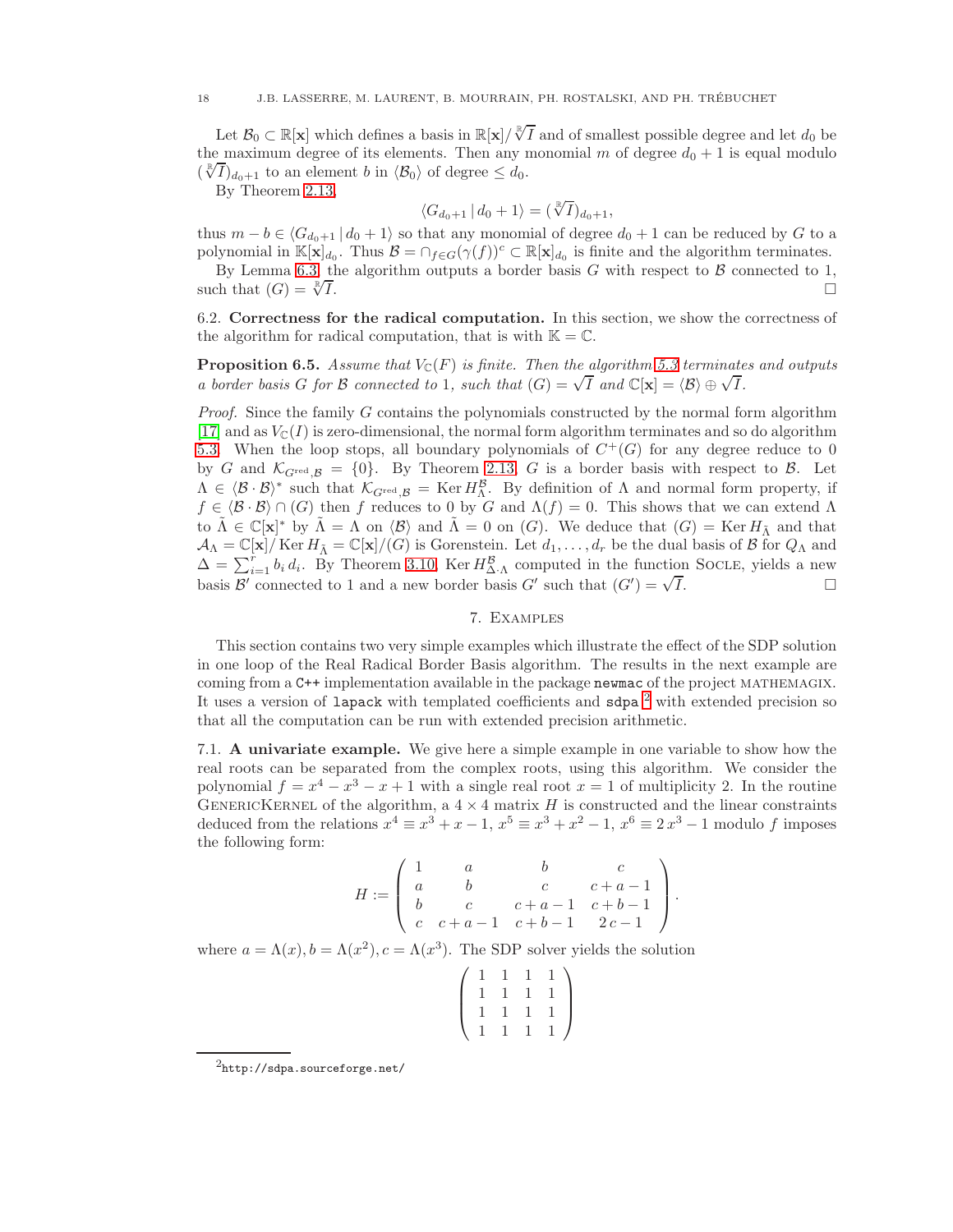which kernel is  $\langle x-1, x^2-x, x^3-x^2 \rangle$ . Thus the output of the algorithm is  $(x - 1)$  the real radical of  $(f)$ , the basis  $\mathcal{B} = \{1\}$  and the real root  $x = 1$ .

7.2. A very simple bivariate example. Let  $f_1 = x^2 + y^2$  and  $F = \{f_1\} \subset \mathbb{R}[x, y]$ . The algorithm computes the following:

- $-$  B = M  $(y^2)$
- − We compute GENERICKERNEL in degree 1 by choosing  $S = \{1, x, y\}$  with  $S \cdot S \supset$ support  $f_1$ .

The SDP problem to solve reads as follows: find  $h = [a, b, c, d] \in \mathbb{R}^4$  such that

$$
H = \left( \begin{array}{ccc} 1 & a & b \\ a & c & d \\ b & d & -c \end{array} \right) \succcurlyeq 0
$$

and has of maximal rank. Here  $a = \Lambda(x)$ ,  $b = \Lambda(y)$ ,  $c = \Lambda(x^2)$ ,  $d = \Lambda(x y)$ . The condition  $H \geq 0$  implies that

- $-c = 0,$
- $-a = 0, b = 0, d = 0.$

and consequently that ker  $H = \langle x, y \rangle$ . Thus x, y are returned by GENERICKERNEL and added to F.

 $-$  After one iteration the border basis algorithm stops and we obtain  $\mathcal{B} = \{1\}$  and  $\sqrt[\mathbb{R}]{(x^2+y^2)}=(x, y).$ 

7.3. Numerical example. The tables below compare the size of the SDP problems to solve in our approach and in the method described in [\[12\]](#page-20-1). The degree indicates the degree in the loop of the Border Basis Real radical algorithm,  $n.sdp$  is the size of matrices in the corresponding SDP problem and *n.constraints* the number of linear constraints involved, t is the degree of the relaxation problem in  $[12]$  and n.sdp grad. rel. the size of matrices in the corresponding SDP problem.

| Katsura 4 |       |                |  |                  |  |  |  |  |
|-----------|-------|----------------|--|------------------|--|--|--|--|
| degree    | n.sdp | n. constraints |  | n.sdp grad. rel. |  |  |  |  |
|           |       |                |  | 56               |  |  |  |  |
|           |       | 67             |  | 56               |  |  |  |  |
|           | 6     | 76             |  | 56               |  |  |  |  |

| Katsura 5 |       |                         |          |                       |  |  |  |  |
|-----------|-------|-------------------------|----------|-----------------------|--|--|--|--|
| degree    | n.sdp | $n. constraints \mid t$ |          | $n.sdp \, grad. rel.$ |  |  |  |  |
|           |       |                         | ∩        |                       |  |  |  |  |
|           | 16    | 146                     | $\Omega$ | 84                    |  |  |  |  |
|           | 26    | 179                     | $\Omega$ |                       |  |  |  |  |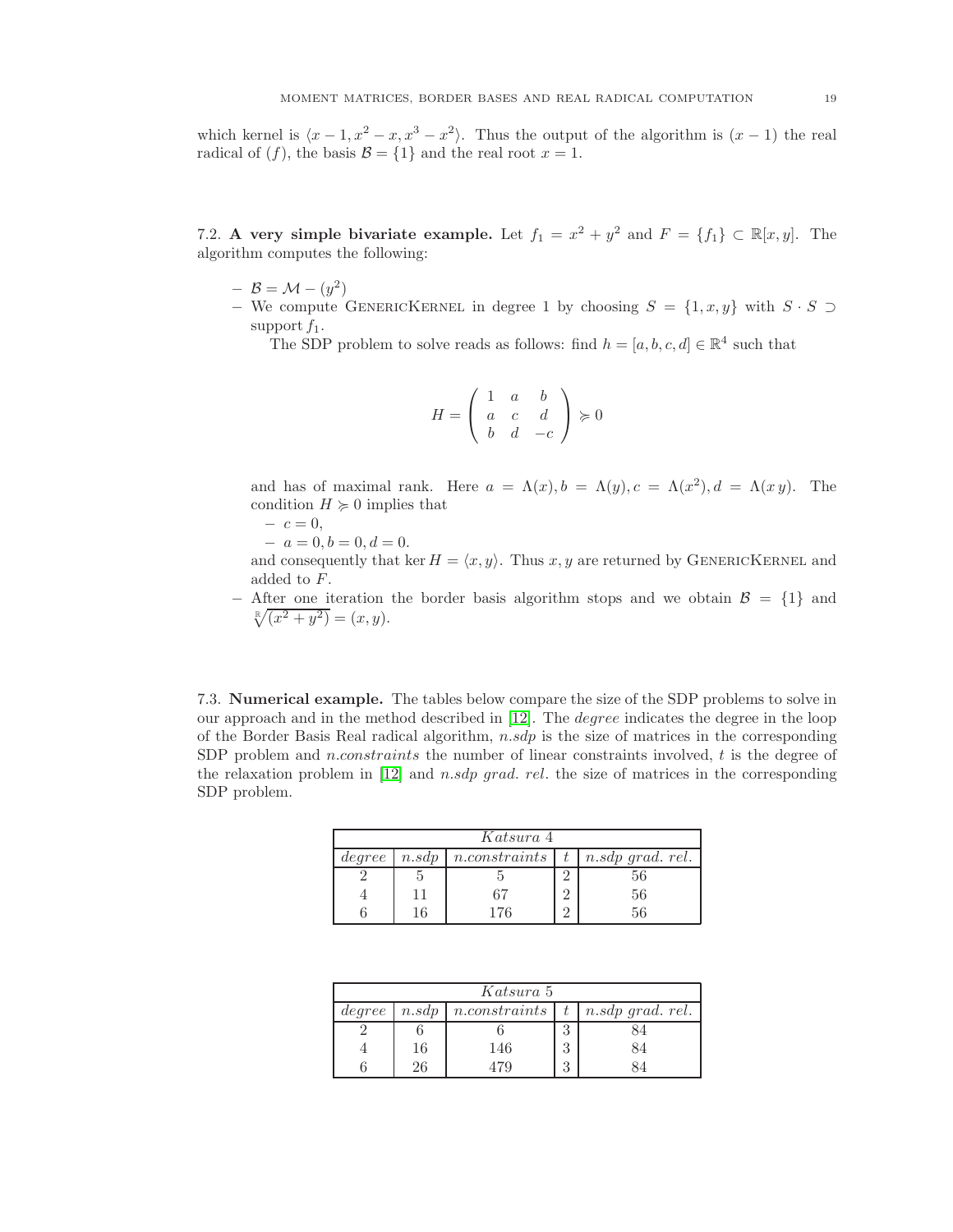| bifur          |       |                |   |                    |  |  |  |  |  |
|----------------|-------|----------------|---|--------------------|--|--|--|--|--|
| degree         | n.sdp | n. constraints | t | $n.sdp$ grad. rel. |  |  |  |  |  |
| $\overline{2}$ | 4     | $\overline{2}$ | 8 | 165                |  |  |  |  |  |
| 4              | 9     | 32             | 8 | 165                |  |  |  |  |  |
| 6              | 16    | 150            | 8 | 165                |  |  |  |  |  |
| 8              | 25    | 446            | 8 | 165                |  |  |  |  |  |
| 8              | 16    | 152            | 8 | 165                |  |  |  |  |  |
| 8              | 16    | 153            | 8 | 165                |  |  |  |  |  |
| 6              | 16    | 158            | 8 | 165                |  |  |  |  |  |
| 6              | 16    | 162            | 8 | 165                |  |  |  |  |  |
| 4              | 9     | 34             | 8 | 165                |  |  |  |  |  |
| 6              | 16    | 168            | 8 | 165                |  |  |  |  |  |
| 6              | 16    | 169            | 8 | 165                |  |  |  |  |  |
| 4              | 9     | 36             | 8 | 165                |  |  |  |  |  |
| 6              | 16    | 177            | 8 | 165                |  |  |  |  |  |
| 4              | 4     | 3              | 8 | 165                |  |  |  |  |  |
| 4              | 8     | 37             | 8 | 165                |  |  |  |  |  |

The tables below give the time for computing the real radical with the solvers  $\text{sd}p\text{a}^3$  $\text{sd}p\text{a}^3$  or  $\text{cs}p\text{a}^4$  $\text{cs}p\text{a}^4$ integrated into the border basis algorithm available in the package newmac of mathemagix.

| Example      | $T_\mathbb{R}$ | Gen. Ker. | CSDP     | SVD Drop      | Deq | $Deg_{\mathbb{C}}$ | $N_{\mathbb{R}}$ | $N_{\mathbb{C}}$ | $T_{\mathbb{C}}$ |
|--------------|----------------|-----------|----------|---------------|-----|--------------------|------------------|------------------|------------------|
| Precision 90 |                |           |          |               |     |                    |                  |                  |                  |
| kat4         | 22.479s        | 22.281s   | 22.1645  | $1e - 12$     | 4   | $\overline{4}$     | 12               | 16               | 0.06s            |
| kat5         | 146.49s        | 146.29s   | 145.64s  | $1e-12$       | 5   | 5                  | 16               | 32               | 0.165s           |
| cyclo        | 10.839s        | 10.7646s  | 10.6243s | $1e - 20$     | 5   | $\overline{5}$     | 4                | 16               | 0.03s            |
| robot        | 41.84s         | 41.52s    | 41.26s   | $1e - 19$     | 6   | 8                  | 4                | 40               | 1.3s             |
|              |                |           |          | Precision 120 |     |                    |                  |                  |                  |
| kat4         | 22.557s        | 22.28s    | 22.16    | $1e-14$       | 4   | $\overline{4}$     | 12               | 16               | 0.06s            |
| kat5         | 146.59s        | 146.39s   | 145.1s   | $1e - 12$     | 5   | $\overline{5}$     | 16               | 32               | 0.17s            |
| $\ncyclo$    | 10.839s        | 10.7646s  | 10.6243s | $1e - 20$     | 5   | 5                  | 4                | 16               | 0.03s            |
| robot        | 42.884s        | 42.5216s  | 42.2447s | $1e-19$       | 6   | 8                  | 4                | 40               | 1.4s             |

A precision of 90 or 120 bits is used during the computation but unfortunately the SDP solver is very, very, very slow for this precision. A strange behavior/bug of the parameter used in the relaxation of the barrier function is observed. The solution of this problem is in progress.

| Example             | $T_\mathbb{R}$ | Gen. Ker. | $SDPA-GMP$ | $SVD$ $Drop$ | Deg | $Deg_{\mathbb{C}}$ | $N_{\mathbb{R}}$ | $N_\mathbb{C}$ | $\operatorname{T}_\mathbb C$ |
|---------------------|----------------|-----------|------------|--------------|-----|--------------------|------------------|----------------|------------------------------|
| <i>Precision</i> 90 |                |           |            |              |     |                    |                  |                |                              |
| kat4                | 4.18s          | 4.12s     | 3.26       | $1e-18$      | 4   |                    |                  | 16.            | 0.06                         |
| $k$ at <sup>5</sup> | 26.28s         | 26.01s    | 23.16s     | $1e - 18$    | 5   | b                  | 16               | 32             | 0.165                        |
| cyclo               | 10,95          | 10.77     | 10.64      | $1e - 20$    | 5   | Ð                  |                  | 16             | 0.03                         |
| robot               | 19,84          | 19.52     | 19.26      | $1e-19$      | 6   |                    |                  | 40             | 1.3s                         |

Using SDPA-gmp as the solver allows us a great improvement in efficiency though we expect futher improvements improving both the way connection with SDPA-gmp is operated and better tuning the parameters SDPA.

## **REFERENCES**

<span id="page-19-0"></span>[1] E. Becker and R. R. Neuhaus. On the computation of the real radical. Journal of Pure and Applied Algebra, 124:261280,, 124:261280, 1998.

 $3$ http://sdpa.sourceforge.net/

<span id="page-19-2"></span><span id="page-19-1"></span><sup>4</sup>https://projects.coin-or.org/Csdp/